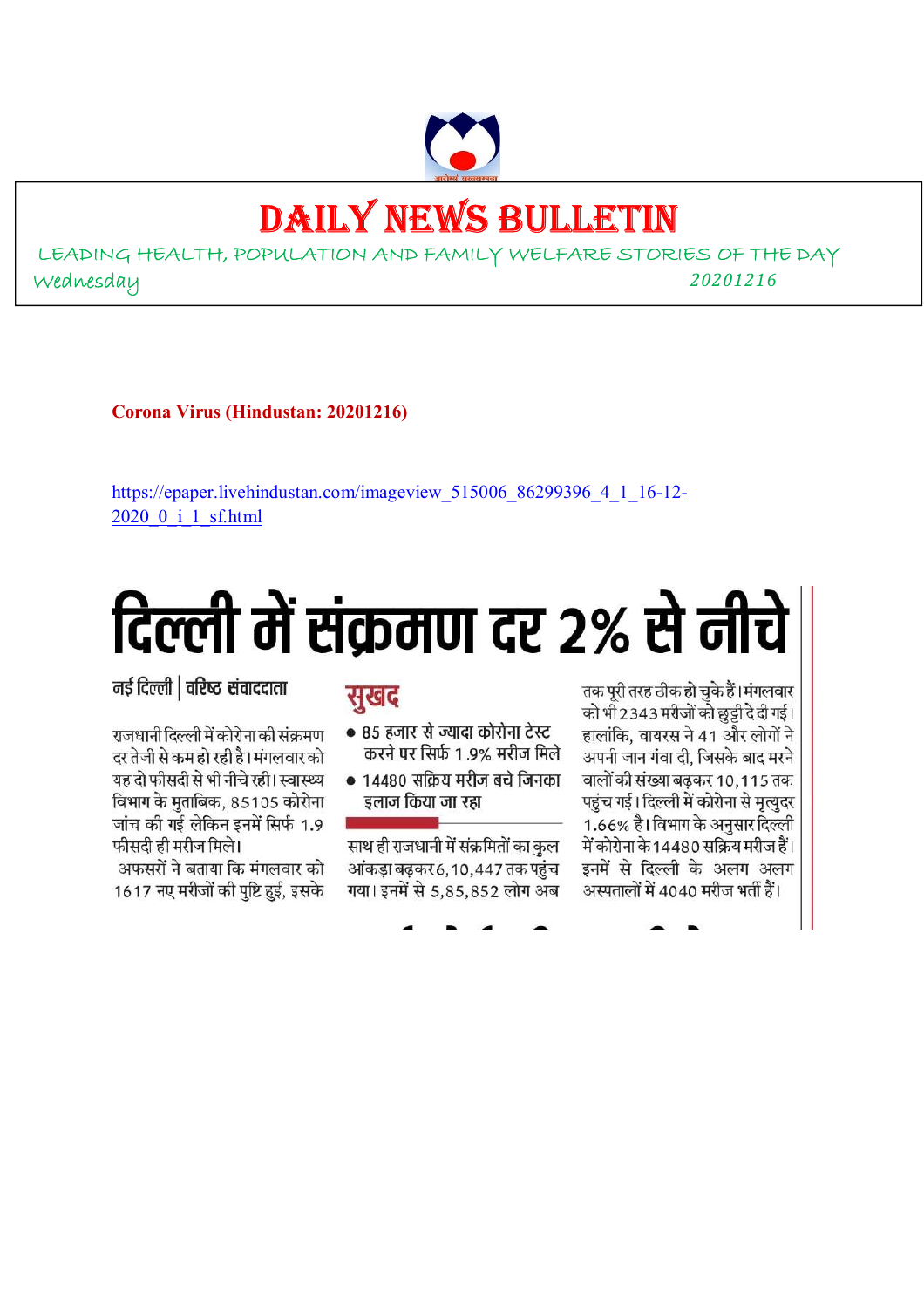#### **India records 26,382 new Covid-19 cases; death toll crosses 144,000 (Hindustan Times: 20201216)**

https://www.hindustantimes.com/india-news/india-records-26-382-new-covid-19-casesdeath-toll-crosses-144-000/story-2Eqdf8i1FdpkD6hZTni36M.html

Senior government officials said on Tuesday that India has bucked the global trend and is showing a sustained improvement in containing the Covid-19 outbreak but warned that the country must keep its guard up.

A healthcare worker, wearing protective gear, collects swab sample for Covid-19 test, in New Delhi on Tuesday.

India recorded 26,382 new cases of the coronavirus disease (Covid-19) in the last 24 hours, according to Union health ministry update on Wednesday. With this, the nationwide tally reached 99,32,547.

The number of active cases, which have been steadily falling, stood at 3,32,002, the health ministry update at 8 am showed. And 94,56,449 patients have been cured or discharged from the hospitals.

The country also recorded 387 fresh fatalities due to Covid-19, which took the nationwide death toll to 1,44,096.

India's daily case trajectory is at its lowest level in five months. On Monday, India recorded 22,022 new Covid-19 cases. This is the lowest number of new infections reported across the country since July 2, when the country saw 21,853 daily cases.

The numbers are also receding in every major hotspot region in the country, according to analysis of data done by Hindustan Times. In India's worst-hit state, Maharashtra, the sevenday average of daily cases has dropped nearly 82 per cent from the peak of 22,149 seen on September 17.

Senior government officials said on Tuesday that India has bucked the global trend and is showing a sustained improvement in containing the Covid-19 outbreak. But at the same time, they warned that trends in other countries are also a strong reminder of how the situation can quickly go out of control even if one peak is contained.

Senior government officials said on Tuesday that India has bucked the global trend and is showing a sustained improvement in containing the Covid-19 outbreak. But at the same time, they warned that trends in other countries are also a strong reminder of how the situation can quickly go out of control even if one peak is contained..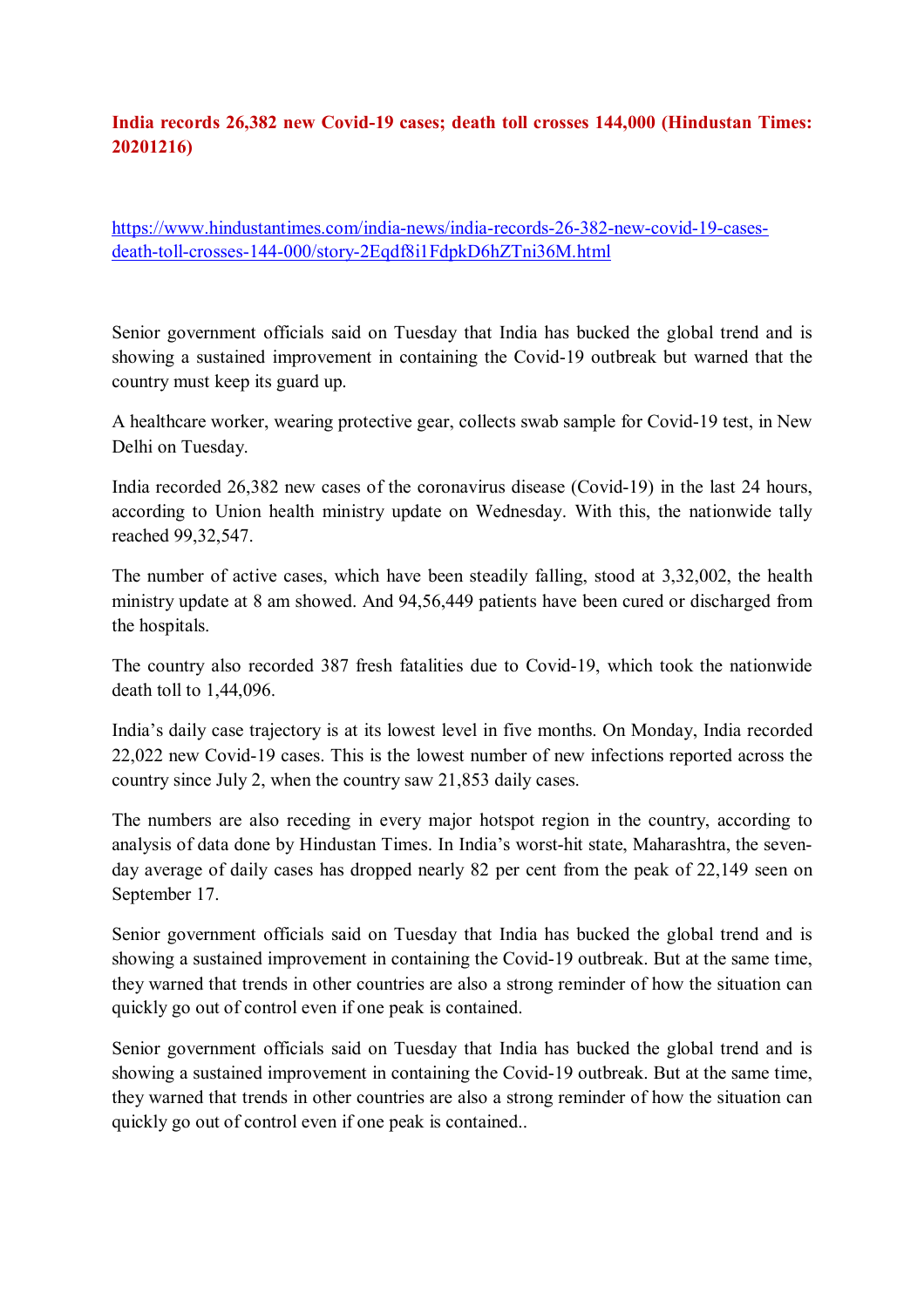"Active cases have declined from over 10 lakh in mid-September to fewer than four lakh at present... India's cumulative fatality rate has also come down to 6.37%, and if you take into account the last week, it is 3%," said said Union health secretary Rajesh Bhushan.

According to Bhushan, preparations are underway to prepare local officials to receive and administer vaccines, a process that is likely to cover close to 300 million people by the middle of next year.

#### **New cases below 30,000 for third straight day (The Indian Express: 20201216)**

https://indianexpress.com/article/explained/coronavirus-numbers-explained-december-16 india-cases-deaths-prediction-7106853/

India's coronavirus cases numbers: Of the nearly 10 million people infected with Covid-19 so far, just about 3.3 lakh are currently sick. The active cases were previously at this level in the first half of July.

India's coronavirus cases, numbers: Tuesday was the third straight day that detection of new cases of coronavirus infections remained within 30,000. Not since the middle of July, when India's daily tally was still to touch 30,000, has this happened. Incidentally, the total number of infections in the country at that time were yet to cross one million. Now, that number is poised to reach ten million in a couple of days.

If current trends continue, by the end of this month, not more than 20,000 cases are likely to get detected every day.

"That is what our mathematical model is predicting. The numbers being predicted by the model right now are in close alignment with what is being reported every day. And, going further, the model shows that the daily detection of new cases should come down to about 20,000 by the end of December," said Manindra Agarwal, a professor at IIT Kanpur, who was part of a government-appointed team that developed a mathematical model to map the trajectory of the disease in India.

This model was the first one to predict, in late October, that the disease in India had already peaked, and that the downhill journey had begun. At that time, the daily new detections had already fallen between 50,000 and 60,000, after having scaled the peak of about 98,000 in the middle of October. The numbers have continued to fall steadily after that as well.

"This is only a mathematical model. It takes in data coming in from various states to predict future pathways based on certain assumptions. As with any other mathematical model, this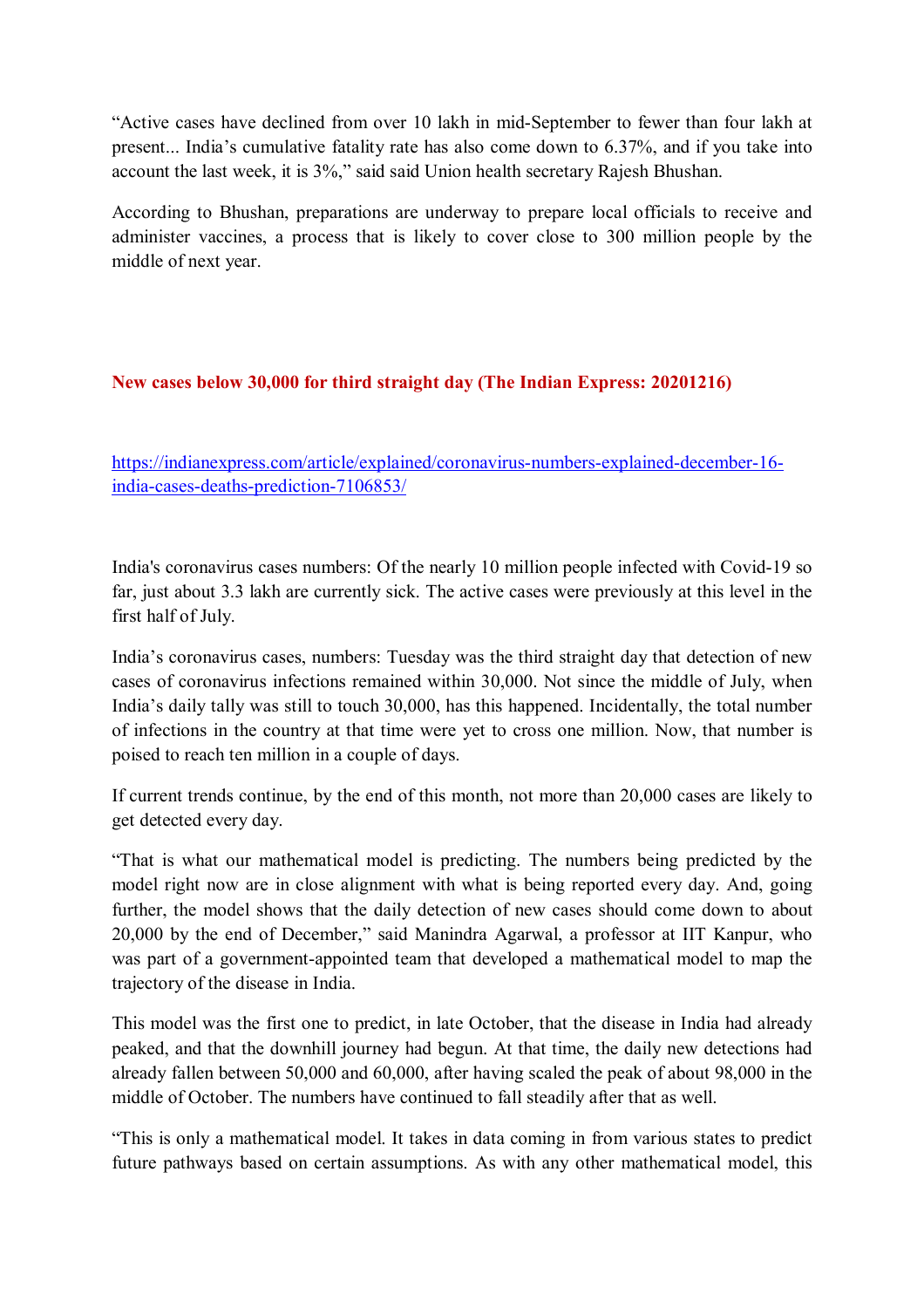too has its limitations. For example, it cannot tell us the reason why the decline might be happening. But over the last few months, the predictions of this model have been in remarkable agreement with the ground realities, even during the festival season, or the elections in Bihar, when we would intuitively expect the infections to spread very fast. This gives us the confidence to believe in the trajectory being predicted by the model for the end of this month as well," Agarwal said.

At the time of announcing the results of the model in October, the committee had said that the disease was likely to run its course in India by the end of February next year.



But Shahid Jameel, a virologist and director of Trivedi School of Biosciences at the Ashoka University, says that would be too optimistic.

"Even if we believe that the downhill journey is now irreversible, it will take some time before the epidemic is over. The rate of decline is always slower than the rate of ascent. Already, you would notice that we have been spending much longer time in the 30,000s and 40,000s (cases a day) while coming down, than we had spent while going up. And even if we believe that the decline itself is irreversible, there would be small surges on the way, like the one we had towards the end of November," Jameel said.

"The important thing is, and I never get tired of repeating this, is that the disease is not yet over. And that, we must not abandon taking precautions. This is because of several reasons. Even if we say that a vast majority of population has already been infected, and thus some community level protection has kicked in, something for which we have no evidence right now, we still don't know how long the immunity gained from natural infection lasts. The same would apply in the case of vaccinations also. We don't know how long the immunity gained from vaccines would last. Also, the best vaccines are only 95 per cent effective, and that is only in controlled testing conditions. In real life situations, the effectiveness would be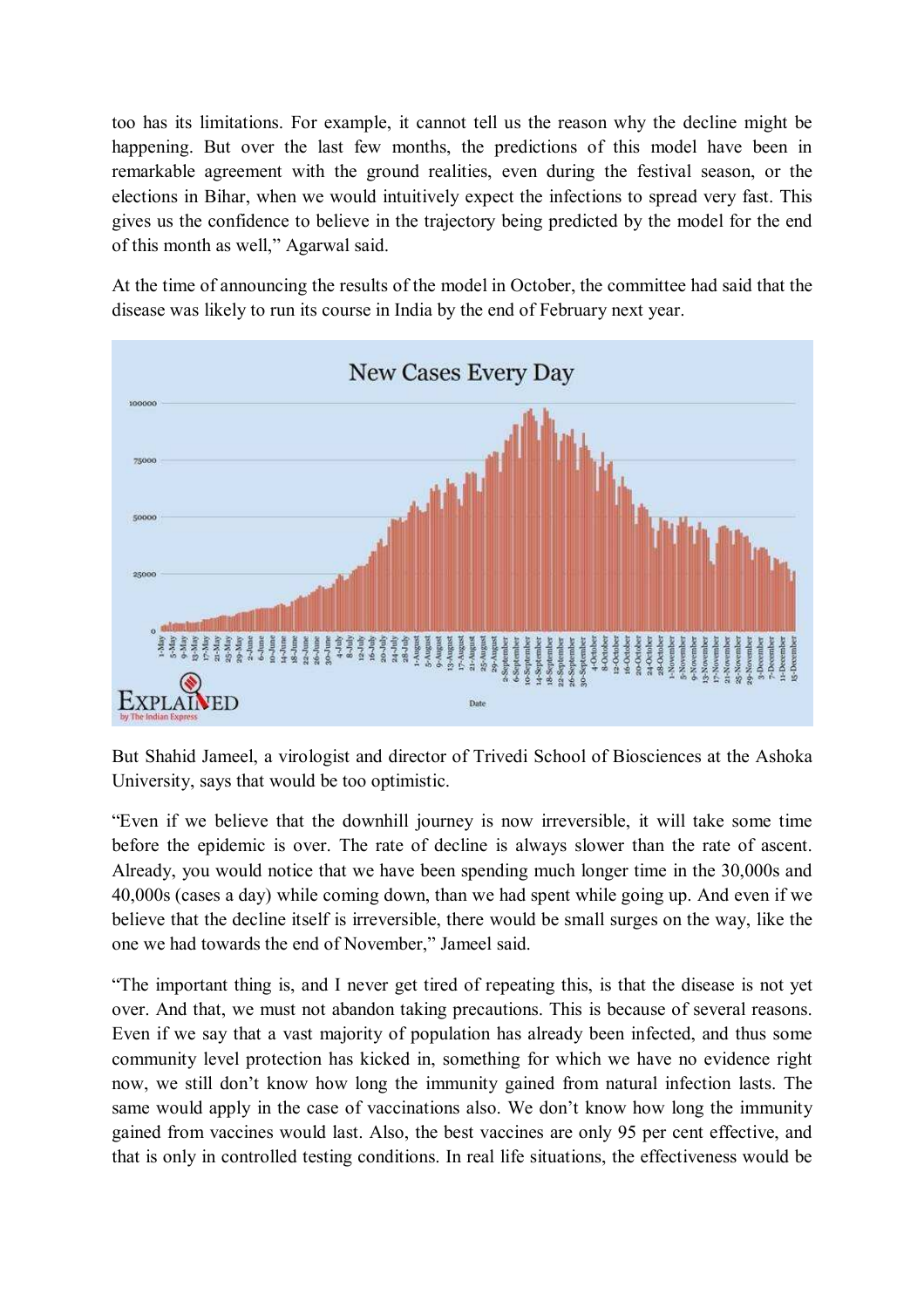slightly low. It is therefore in our own interests to continue wearing masks and follow the usual rules of physical distancing," he said.

Out of the nearly ten million people who have been infected with the virus till now, just about 3.3 lakh are currently sick. The active cases were previously at this level in the first half of July when less than one million total infections had been recorded.



Almost every state has been reporting a steady drop in active cases. Only a few smaller states have reported a marginal rise in active cases in the last one week. Even Kerala, which continues to report more than 5,000 new cases a day, has been seeing a decline in its active cases.

The number of deaths have also been coming down. For four consecutive days now, less than 400 deaths have been reported from across the country. At its peak, Maharashtra alone used to report more than 500 deaths a day.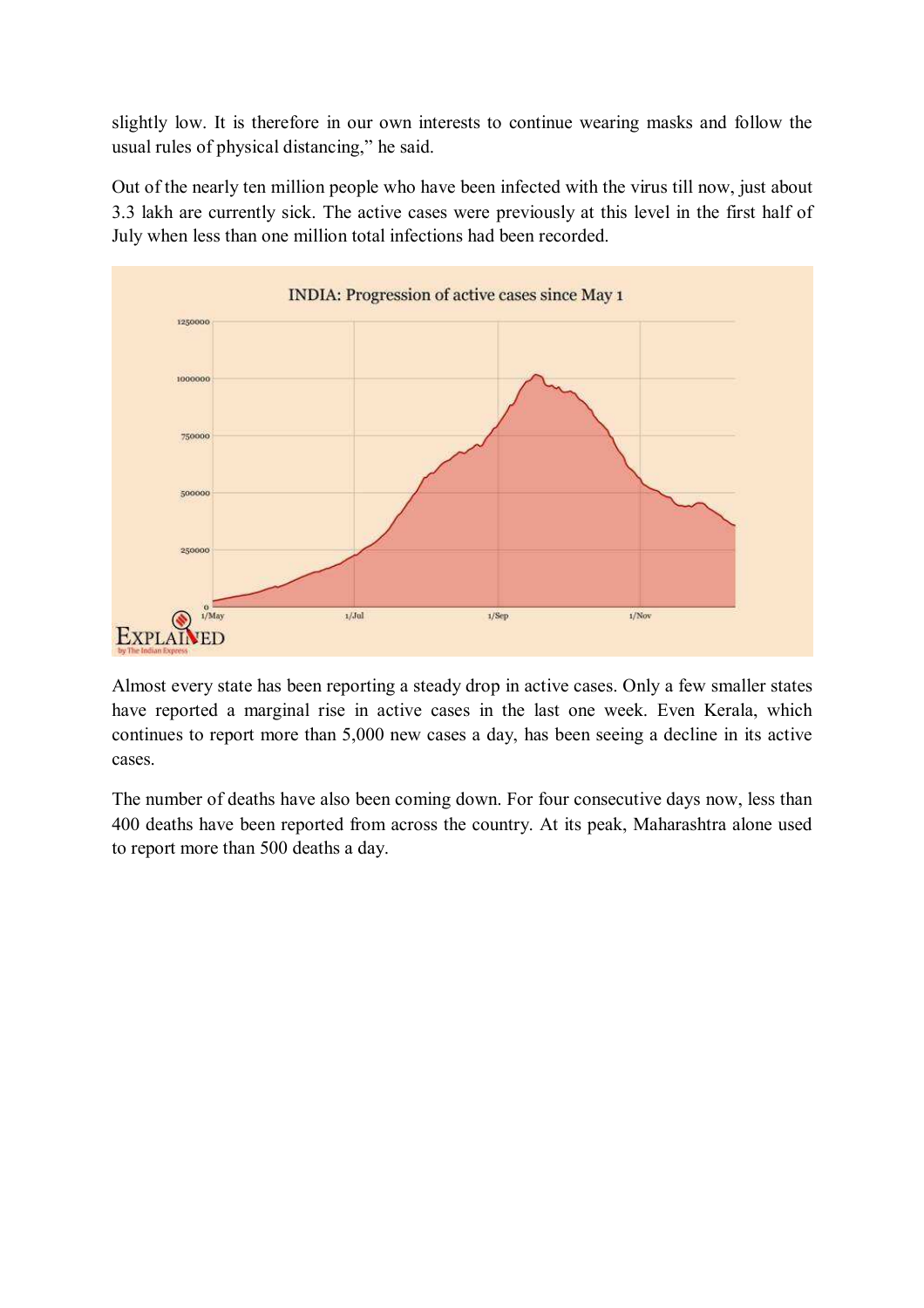## **TOP TEN STATES WITH MAXIMUM CASELOAD**



| <b>STATE</b>          | <b>TOTAL</b><br><b>POSITIVE</b> | <b>NEW CASES</b> | <b>TOTAL</b><br><b>RECOVERIES</b> | <b>DEATHS</b> |
|-----------------------|---------------------------------|------------------|-----------------------------------|---------------|
| <b>Maharashtra</b>    | 1,886,807                       | 3,442            | 1,766,010                         | 49,441        |
| Karnataka             | 903,425                         | 1,185            | 875,796                           | 11,984        |
| <b>Andhra Pradesh</b> | 876,336                         | 500              | 864,612                           | 7,064         |
| <b>Tamil Nadu</b>     | 801,161                         | 1,132            | 779,291                           | 11,919        |
| Kerala                | 677,255                         | 5,218            | 616,666                           | 2,788         |
| <b>Delhi</b>          | 610,447                         | 1,617            | 585,852                           | 10,115        |
| <b>Uttar Pradesh</b>  | 568,064                         | 1,336            | 541,579                           | 8,103         |
| <b>West Bengal</b>    | 525,918                         | 2,289            | 496,110                           | 9,145         |
| <b>Odisha</b>         | 324,389                         | 300              | 319,850                           | 1,868         |
| <b>Rajasthan</b>      | 293,584                         | 1.045            | 275,506                           | 2,568         |

Andhra Pradesh, which at one time had been finding more than 10,000 new cases a day, has seen its daily numbers come down to below 1,000 for several days now. Karnataka and Tamil Nadu, which had also been in a situation similar to that of Andhra Pradesh, are now reporting between 1,000 and 1,500 cases a day. Delhi, which has experienced three different periods of surge in numbers, is also in a declining phase now.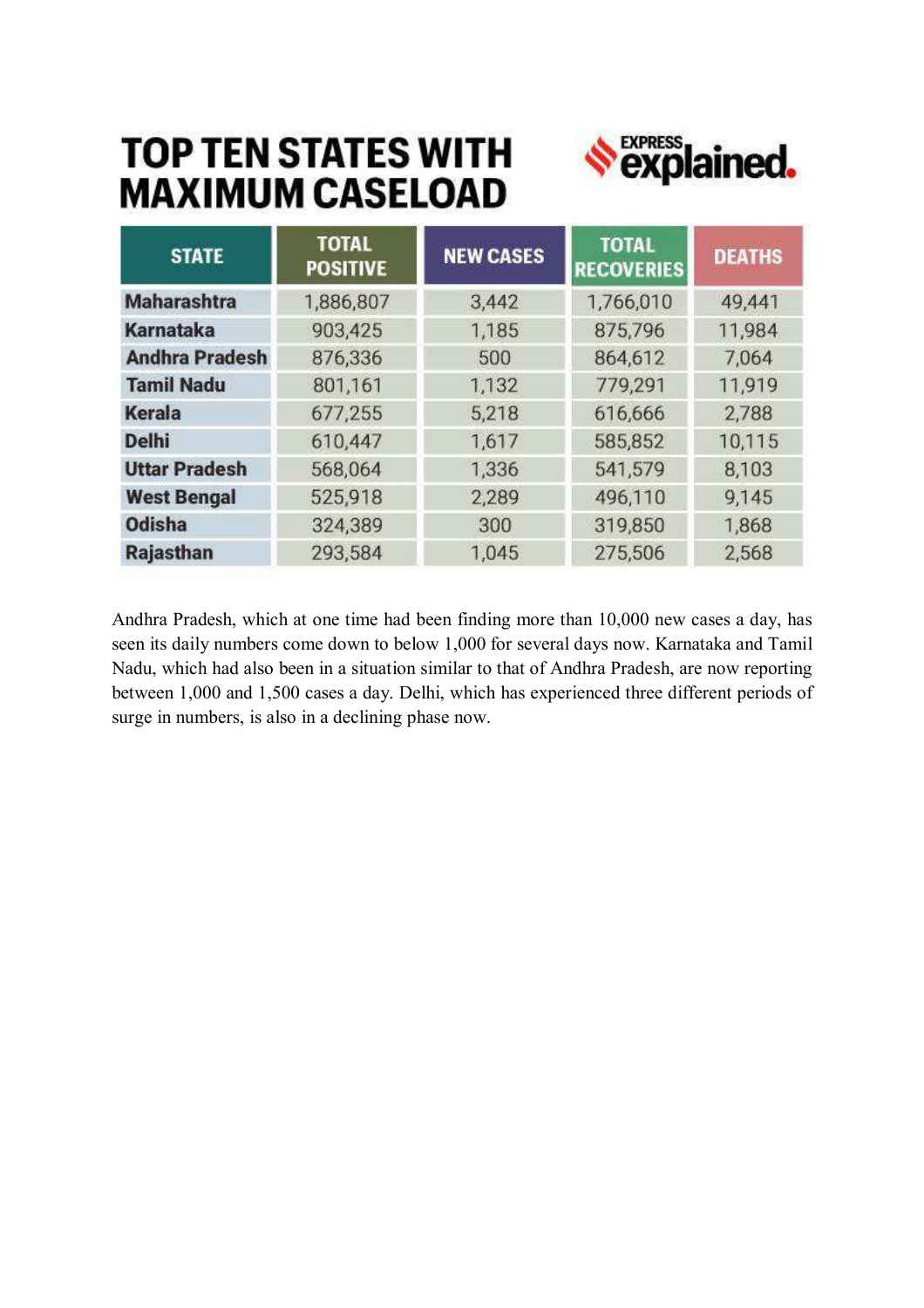### **हर बुखार नहं हैकोरोना, संमण सेमत घबराएं; जांच और सह इलाज कराएं (Dainik Jagran: 20201216)**

https://www.jagran.com/delhi/new-delhi-city-coronavirus-safety-tips-do-not-worry-aboutinfection-get-tested-and-treated-jagran-special-21171396.html

बुखार का नाम आते ही वे घबरा जाते हैं कि कहीं उन्हें कोराना संक्रमण तो नहीं हो गया है।

दिल्ली के सीनियर फिजीशियन डॉ. रमन कुमार ने बताया कि बुखार आना इस बात का संकेत है कि हमारा शरीर किसी संक्रमण से लड़ रहा है। इस मौसम में यदि बुखार आ रहा है तो इसे कोरोना संक्रमण का ही लक्षण मानकर घबराने के बजाय चिकित्सक से लें सलाह...

नई दिल्ली, जेएनएन। मौसम बदलने के साथ ही मौसमी बीमारियों के प्रसार में भी तेजी आ जाती है। इन दिनों कोरोना संक्रमण के साथ ही बुखार, खांसी और जुकाम से काफी संख्या में लोग पीड़ित हो रहे हैं। बहुत कम लोग ऐसे होंगे जिन्हें पिछले कळ्छ समय में बुखार न आया हो। बुखार आना हमारे स्वास्थ्य से जुड़ी सबसे सामान्य समस्याओं में से एक है, लेकिन पिछले दस महीनों से कोविड-19 महामारी ने लोगों को इतना डरा दिया है कि बुखार का नाम आते ही वे घबरा जाते हैं कि कहीं उन्हें कोराना संमण तो नह
ंहो गया है।

यह ठीक है कि बुखार आना कोविड-19 का एक लक्षण है, लेकिन शरीर का तापमान बढ़ने की केवल यही वजह नहीं है। इसके कई कारण हैं, जिससे शरीर का तापमान सामान्य से अधिक हो सकता है। इसमें इम्युनिटी का कमजोर होना, अधिक श्रम करना, मौसम में बदलाव और कोई अन्य संक्रमण हो सकता है। इन दिनों कोरोना संक्रमण के अतिरिक्त अन्य वायरस भी सक्रिय हैं और मौसम भी तेजी से बदल रहा है, जो बुखार का कारण बन रहा है। कुछ मामलों में कैंसरग्रस्त ट्यूमर के पनपने, ऑटो इम्यून डिजीज, किसी दवा या टीके का साइड इफेक्ट, फूड प्वाइजनिंग और ब्लड क्लाटिंग भी बुखार का कारण बनता है। इसलिए यदि बुखार की समस्या है तो उसे कोरोना का संक्रमण मानकर छिपाने या डरने के बजाय चिकित्सक की सलाह पर सही उपचार लेने में ही समझदारी है।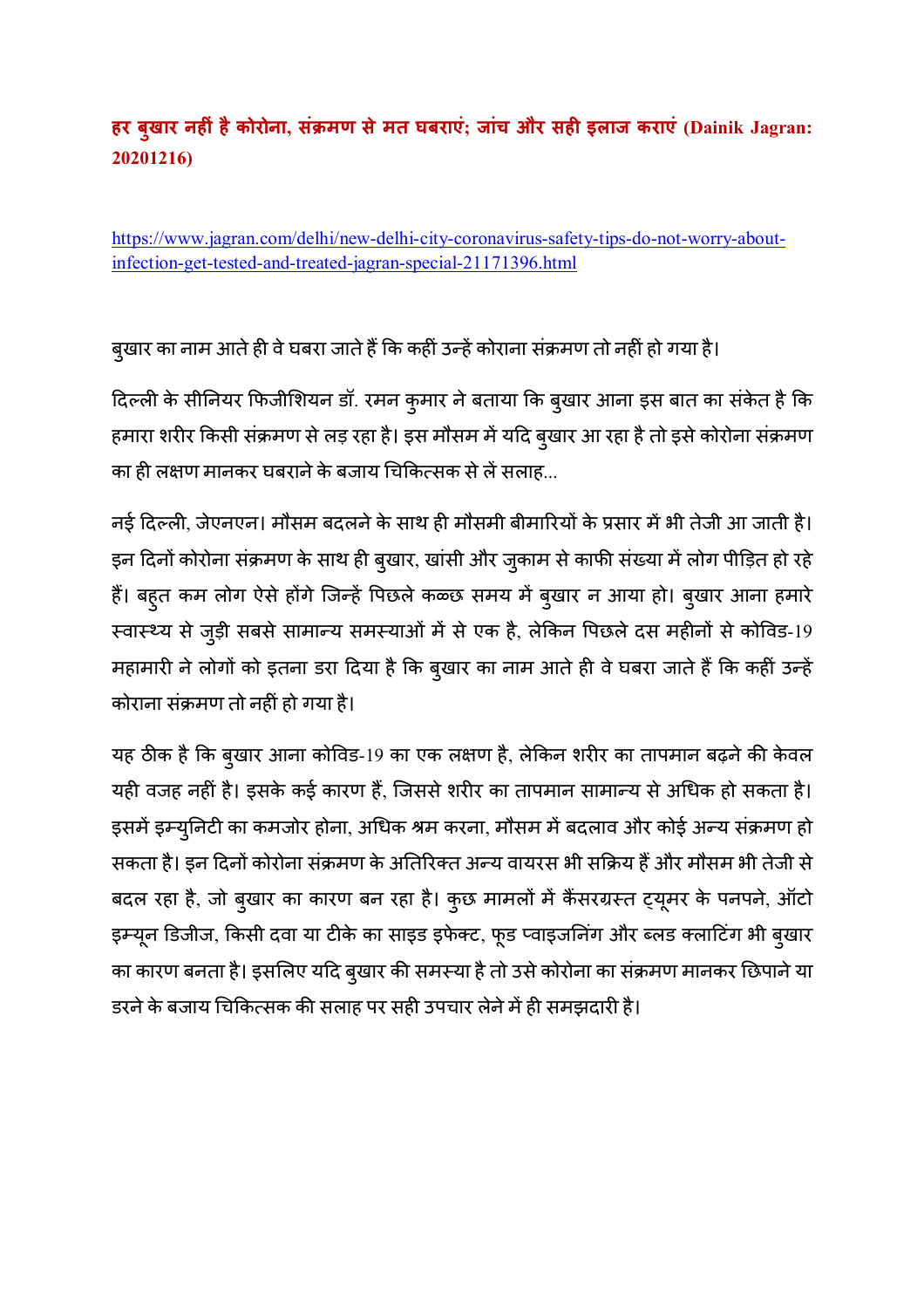https://epaper.livehindustan.com/imageview\_515009\_86594080\_4\_1\_16-12-2020 4 i 1 sf.html

# दवाओं के दुष्प्रभाव का अध्ययन शुरू

नई दिल्ली | वरिष्ट संवाददाता

#### दिल्ली के लोकनायक अस्पताल के डॉक्टरों ने कोरोना वायरस से संक्रमित मरीजों पर अलग-अलग दवाओं के दुष्प्रभावों का अध्ययन शुरू किया है। इस समय कई तरह की दवाएं उपचार के जरिए दी जा रही हैं, लेकिन इनमें से कुछ दवाओं के दुष्प्रभाव भी देखने को मिल रहे हैं। इन्हीं दुष्प्रभावों की जानकारी एकत्रित करने के लिए लोकनायक अस्पताल ने एक चिकित्सीय अध्ययन करने का फैसला लिया है।

लोकनायक अस्पताल ने एक हजार से भी अधिक संक्रमित मरीजों में दवाओं के दुष्प्रभाव जानने के लिए अध्ययन शुरू किया है। इसमें आइवरमेक्टिन से

## कनॉट प्लेस में कोविड जांच १६ और १७ को

नई दिल्ली ट्रेडर्स एसोसिएशन और जिला प्रशासन की ओर कनॉट प्लेस के मिडिल सर्कल एम–2 में 16 व 17 दिसंबर को कोविड जांच शिविर लगाया जाएगा। सूबह साढ़े दस से शाम पांच बजे तक चलने वाले इस शिविर के दौरान दुकानदार और उनके यहां काम करने वाले कर्मचारी मुफ्त में जांच करा सकेंगे। इसको लेकर विभाग की तरफ से तैयारी पूरी कर ली गई है।

लेकर सुर्खियों में रही दवा हाइडोक्सी क्लोरोक्वीन तक शामिल है। डॉक्टरों का कहना है कि कुछ मरीजों में दुष्प्रभाव ज्यादा देखने को मिल रहे हैं, जबकि कुछ में पता ही नहीं चल पा रहा है। ऐसे में दवाओं के दुष्प्रभावों को लेकर विस्तृत जानकारी एकत्रित करना बेहद जरूरी है। इस अध्ययन में संक्रमित मरीजों के साथ-साथ अस्पताल से डिस्चॉर्ज होने के बाद पोस्ट कोविड दुष्प्रभाव झेलने वालों को भी शामिल किया जाएगा। डॉक्टरों का कहना है कि कई बार मरीजों में अस्पताल से छुट्टी लेने के बाद दुष्प्रभाव दिखाई देते हैं। जबकि कुछ में शुरुआती दिनों में ही पता चल जाता है।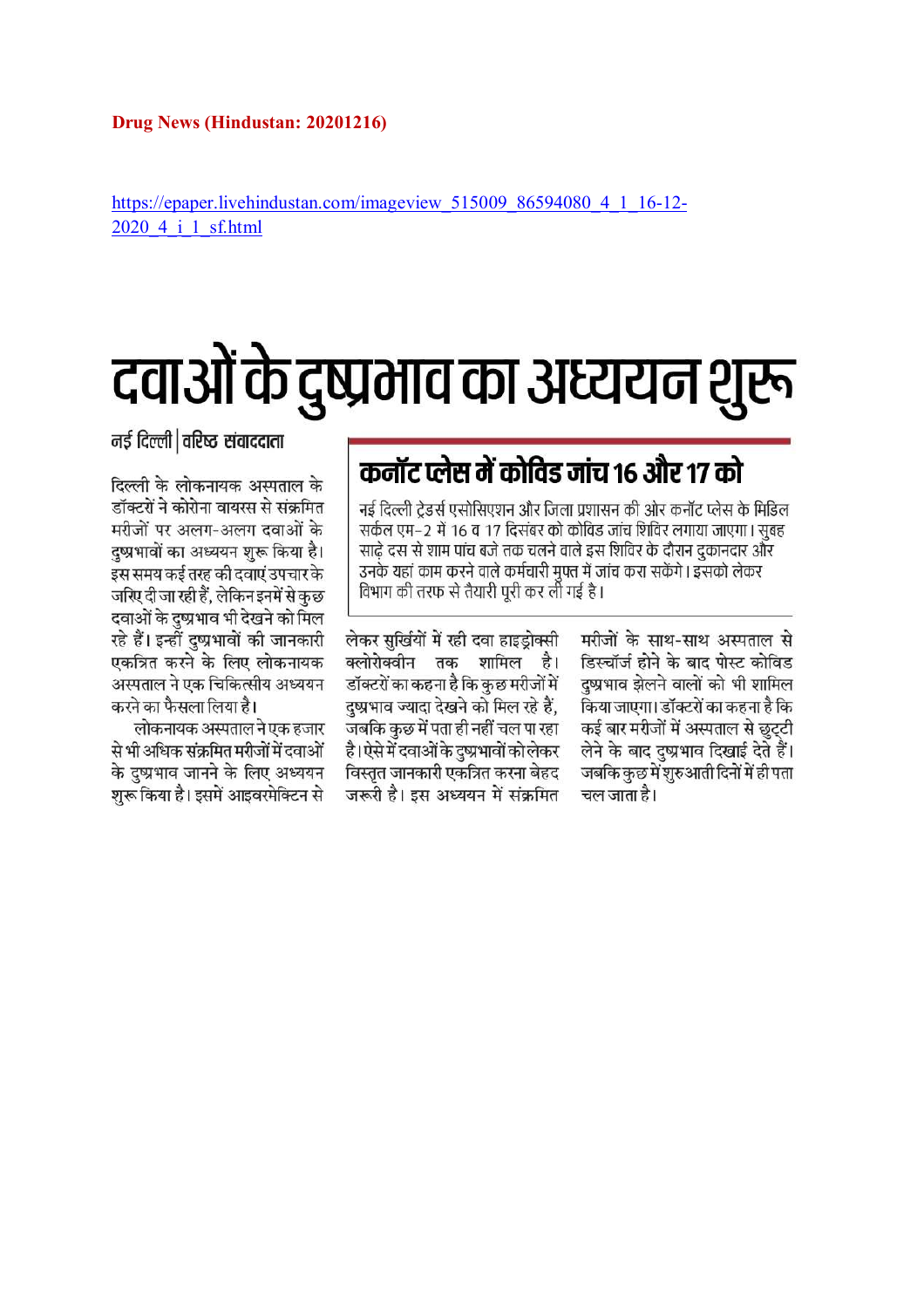### **हडय क सेहत**

**स द"य के मौसम म\$ हडय को इन 5 तरक से रख\$ %व%थ और मज़बूत (Dainik Jagran: 20201216)** 

https://www.jagran.com/lifestyle/health-bone-health-care-5-ways-to-keep-bones-healthy-andstrong-in-winter-21169849.html

ठंड के मौसम में लोग फिज़िकल एक्टिविटी गर्मियों के मुकाबले कम करने लगते हैं। जिससे हड़डी अकड़ने के साथ कमज़ोर हो जाती है। ऐसे में विटामिन-डी हडडियों की सेहत के लिए लाभदायक हो सकता है।

नई दिल्ली, लाइफ स्टाइल डेस्क। Bone Health Care: सर्दियां के दौरान हड्डियों से जुड़ी दिक्कतों में अचानक वृद्धि हुई, जो विभिन्न कारणों से हो सकती हैं। का एक परिणाम है। ठंड के मौसम में लोग फिज़िकल एक्टिविटी गर्मियों के मुकाबले कम करते हैं। जिससे हड़डी अकड़ने के साथ कमज़ोर हो जाती है। ऐसे में विटामिन-डी हड्डियों की सेहत के लिए लाभदायक हो सकता है। सर्दियों के मौसम में सूरज कम ही निकलता है, जिसकी वजह से लोगों के शरीर में विटामिन-डी की कमी हो जाती है। जिससे हड़डी कमज़ोर होनी शुरू हो जाती है।

```
सर्दियों में कैसे रखें हड़डियों को मज़बूत
```
वर्कआउट: शरीर को फिज़िकली एक्टिल रखने से हड़डियां कमज़ोर नहीं पड़ती और लचीली भी रहती हैं। वर्कआउट से हड़डियों में मज़बूती आती है और वे सेहतमंद रहती हैं। यहां तक कि सर्दियों में भी रोजाना वर्कआउट करना चाहिए।

पेट की बीमारियों को दूर करने का बेहतरीन इलाज है अजवाइन।

संतुलित डाइट: हड्डियों की सेहत बनाए रखने के लिए ज़रूरी है कि आप खाने के ज़रिए अहम पोषक तत्वों को ज़रूर लें। विटामिन-डी और कैल्शियम दो ऐसे पोषक तत्व हैं, जो हड़डियों को मज़बूती देते हैं। खाने में ऐसी चीज़ें खाएं जो विटामिन-डी, कैल्शियम, प्रोटीन, विटामिन-सी, प्री-बायोटिक और विटामिन-के से भरपूर हों।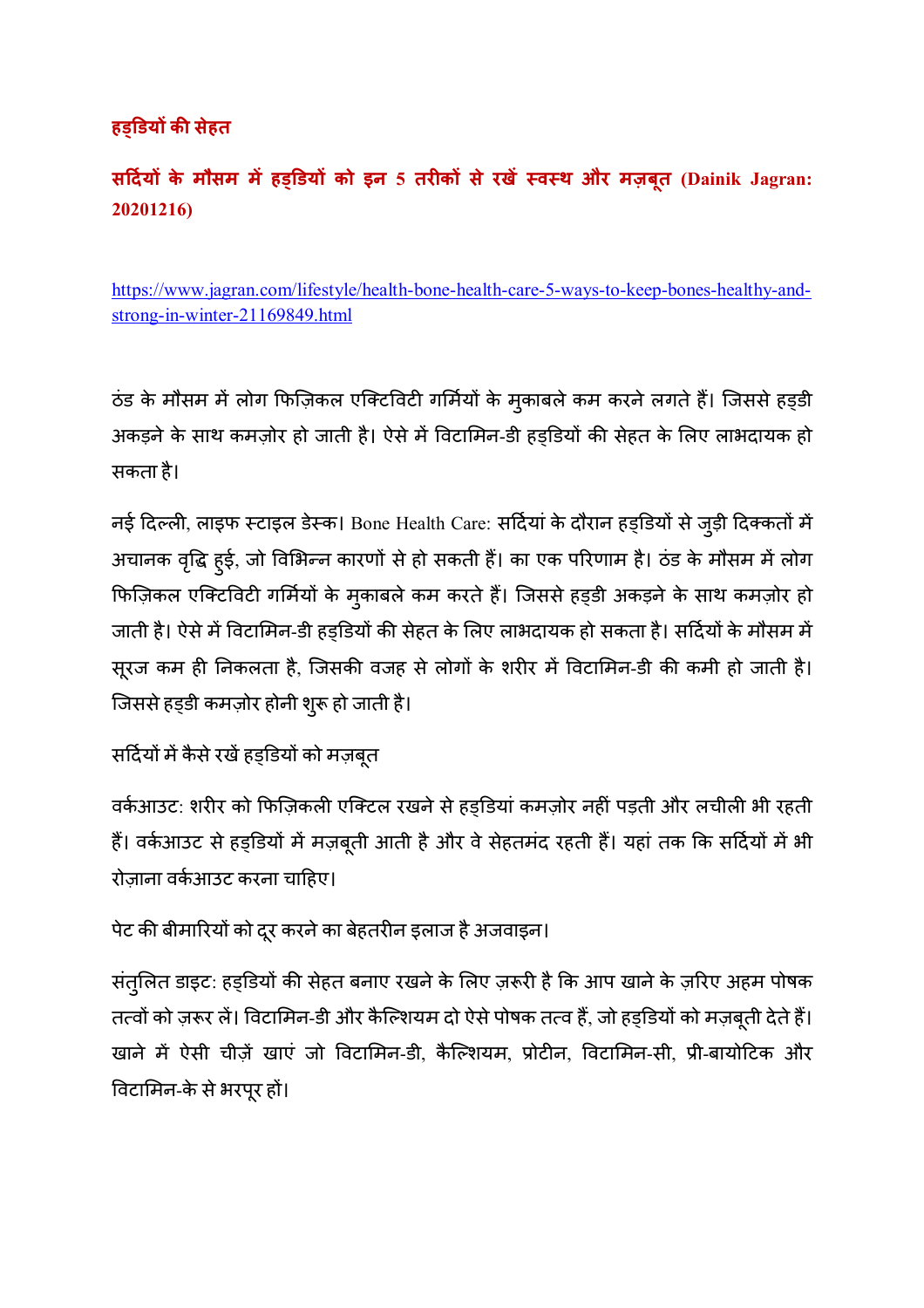पॉश्चर का रखें ध्यान: लॉकडाउन की वजह से ज़्यादातर लोग घर से काम कर रहे हैं। जिसकी वजह से एक ही जगह पर लंबे समय तक बैठे रहने से शरीर अकड़ जाता है। इस दौरान अपनी पीठ और हड्डियों को सही पॉश्चर में रखने से हड़डी की सेहत अच्छी रहती है।

कैफीन का सेवन करें कम: कैफीन का सेवन शरीर दवारा कैल्शियम के अवशोषण में बाधा पैदा कर सकता है। यह आगे शरीर में अपर्याप्त कैल्शियम के कारण हड़डियों को कमज़ोर करता है। कैफीन का सेवन कम कर दें या फिर अपनी कॉफी में दूध का उपयोग भी करें।

धूम्रपान छोड़ें: स्मोक करने से हड़डियां नाज़ुक हो जाती हैं, जिसकी वजह से ऑस्टियोपोरोसिस जैसी बीमारी होने की संभावना बढ़ जाती है। इसलिए हड्डियों की मज़बूती के लिए स्मोकिंग छोड़ दें।

ब्लड प्रेशर को कंटोल करने के लिए दवा के साथ डाइट भी जरूरी है।

इन सभी टिप्स को फॉलो करने से आपको सर्दियों में हड़डियों से जुड़ी दिक्कतें नहीं होगी और वे सेहतमंद रहेंगी। इसके अलावा ऐसा कोई काम न करें जिससे हड्डियों को नुकसान पहूचे और आखिर में खूब पानी पिएं।

#### **Pollution**

**Why everyone per cent counts, writes Sunita Narain (Hindustan Times: 20201216)** 

https://www.hindustantimes.com/analysis/pollution-why-every-one-per-cent-counts-writessunita-narain/story-kPYxgWkBuT89SpLz1sTU3I.html

The source of pollution here is local. Action has to be taken through local agencies. And it has to be systemic

The sources of pollution here include construction and road dust, garbage-burning in vacant areas, and industries that spew pollutants from their stacks or congestion points for traffic.

Now that the stubble-burning period is over, but air is still polluted and toxic over vast parts of the country, we need to talk about what needs to be done.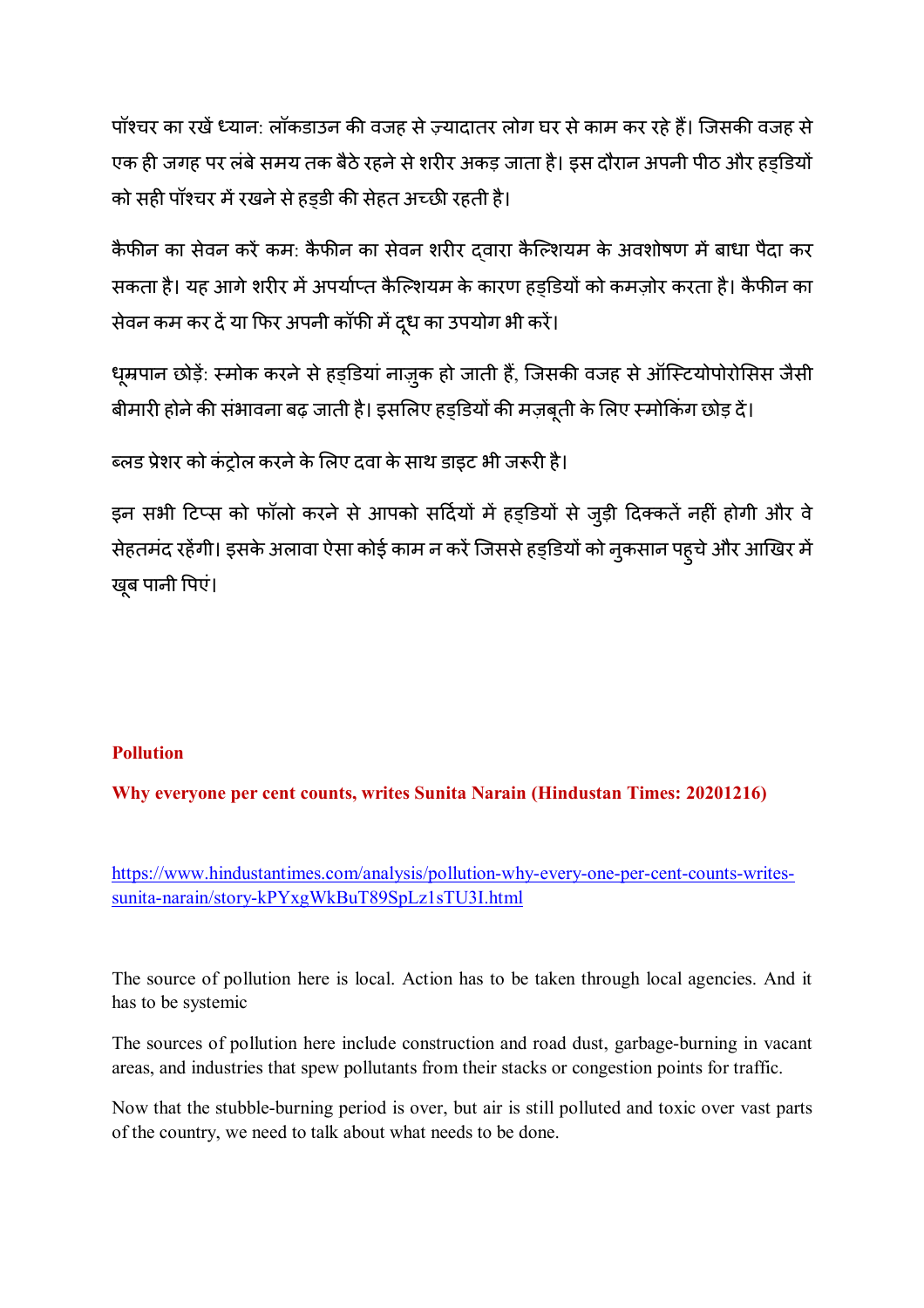Three kinds of actions are essential — steps against episodic pollution events like stubbleburning; steps against local sources of pollution, which aggravate the problem; and more transformational action that will bring long-term benefits. All three levels of pollution management are critical. And all sources of pollution need to be addressed.

I say this because all contributors to pollution say that they are only one per cent of the problem. So if steps are taken to control diesel from vehicles, car owners will say they are one per cent; when power plants are asked to clean up or shut down, they say they are one per cent.

Or when industry is told that the coal that they burn is contributing to the toxic air in the region, they will cry foul and say, what about action against garbage-burning? So, the net result is to point fingers at some other source, away from the action that needs to be taken.

This is also the favourite ploy of governments — Centre to state, agency to agency. Pass the buck and make the problem go away.

But it won't. Every winter, we will continue to choke and hurt. Every winter, when the weather turns adverse and pollutants settle close to the ground, even the steps taken in the past few years to reduce pollution will get negated. This is because the sources of pollution will continue to grow — the vehicles on the road will increase; they will get older with each passing year and so more polluting; the numbers of industries will increase.

Let us deal with each source. The first is episodic stubble-burning, which starts around October 15, when winter is settling in and the wind turns to bring pollutants from fires to cities of the region, including Delhi.

Steps are needed from now till next October to ensure that machines for stubble management are available in every village; that small and marginal farmers get free access to these and that farmers have evidence of the benefits to turn the crop residue back into the land and not to burn it.

In addition, there are exciting efforts underway to use the stubble to make compressed natural gas or for power generation. These need to be tracked, prodded, pushed and implemented. What is needed is deliberate steps and careful monitoring — month after month.

What is also clear is that post this stubble-fire period, the quality of air in Delhi and the surrounding region remains foul. It ranges between very poor and severe, depending on what meteorologists call the ventilation index — which determines dispersion of pollutants — and wind speed.

According to the National air quality index (AQI), exposure to "poor" levels of air is unhealthy and gets more severe as exposure is prolonged and air quality deteriorates into very unhealthy and hazardous.

To fix this, in the short-term, each pollution hotspot needs to be managed. Currently, there are some 13 hotspots in the region — identified as those with the highest air pollution levels.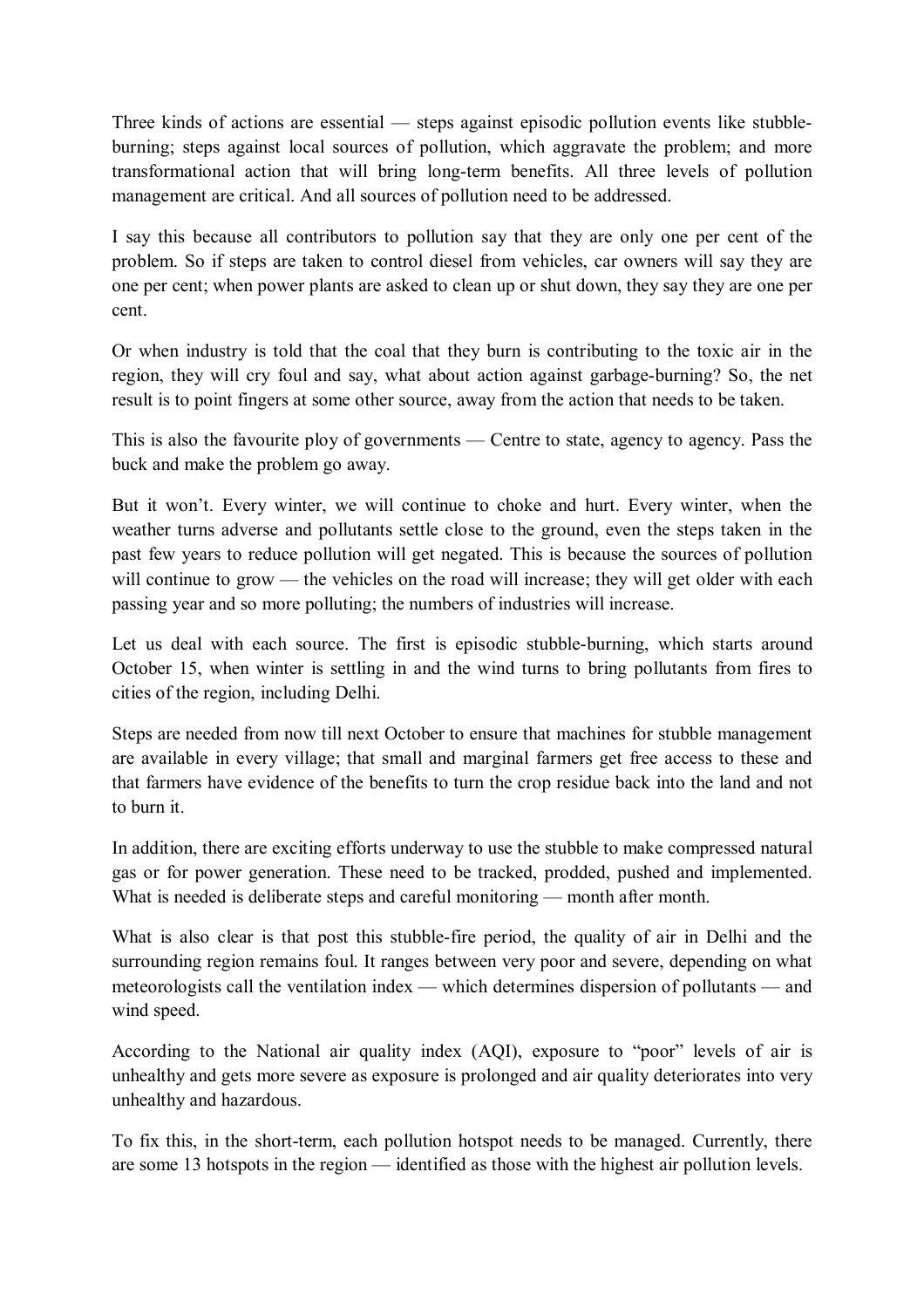The sources of pollution here include construction and road dust, garbage-burning in vacant areas, and industries that spew pollutants from their stacks or congestion points for traffic.

The source of pollution here is local. Action has to be taken through local agencies. And it has to be systemic.

The reason is that garbage removed one day; or a road paved one day, is then filled again with waste or dug up again. This is where we need maximum governance for maximum gain.

But all this will not be enough — it will be like putting out small fires in a blazing forest. We need action at speed and scale. The key is to tackle the problem of coal-burning in the region — in power plants and in literally thousands of industrial units scattered across the legal and illegal parts of Delhi and the region.

Delhi's ban on the use of coal is good. But industries have then moved either to illegal and unauthorised areas in the city or to surrounding states. Here they continue to use coal, for it is the cheapest fuel, as against natural gas, which is doubly and triply taxed so it is unaffordable.

We need a second gas revolution in the region — compressed natural gas (CNG) for vehicles brought us the first-generation change. We now need a fuel-switch in all sources for clean air.

This includes using clean electricity for powering industry and vehicles. But remember, if the power plant is dirty, then electric vehicles will only mean that we shift the problem from us to them. The airshed is one, so the pollutants will come back to our lungs.

This is why air pollution is a great equaliser, and we are all in it together. Every one per cent counts.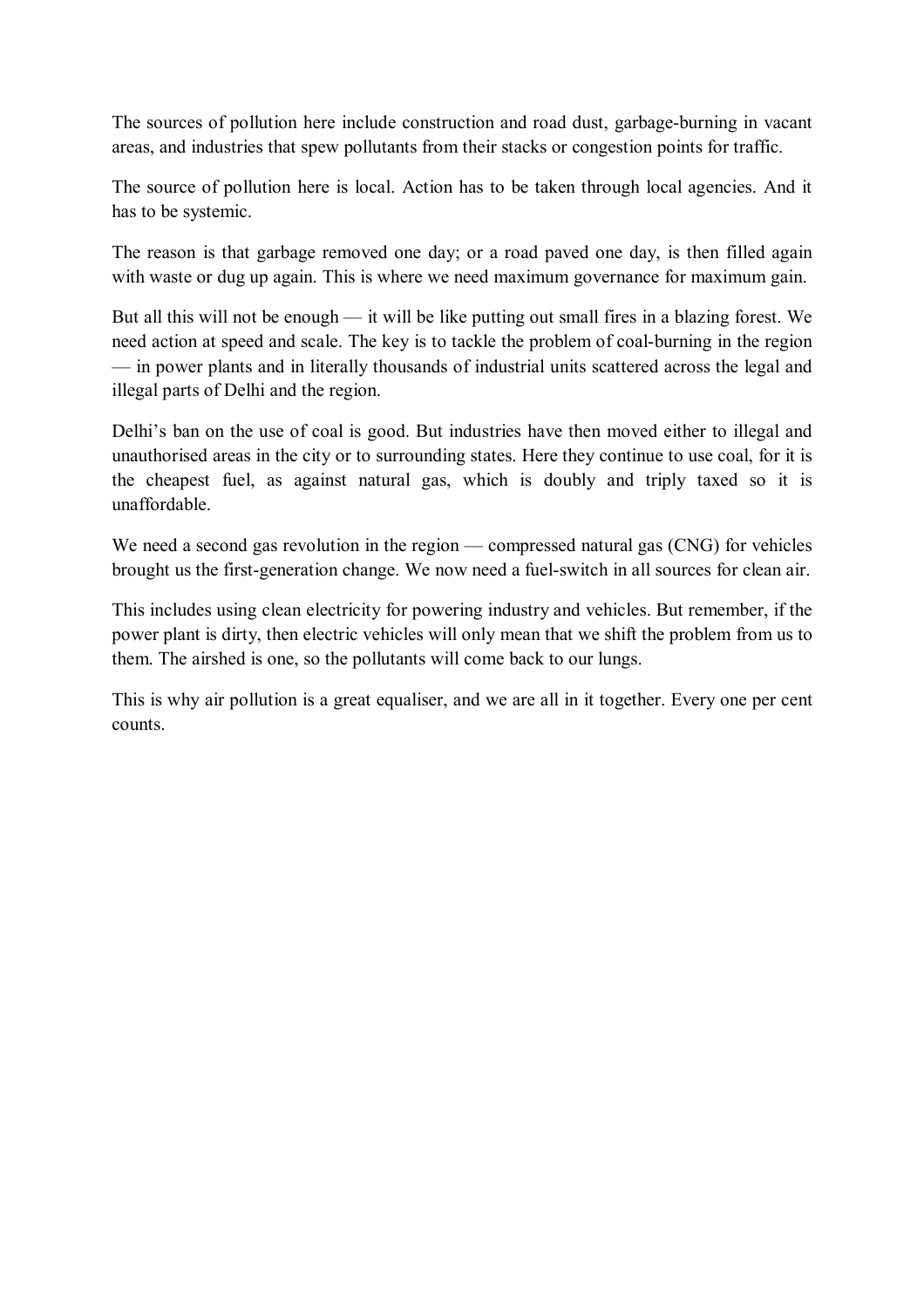#### **Covid Vaccine**

#### **One in four people globally may not get Covid-19 vaccines until 2022 (Hindustan Times: 20201216)**

https://www.hindustantimes.com/health/one-in-four-people-globally-may-not-get-covid-19 vaccines-until-2022/story-QO0DOA89XqlbpS2lrXBziP.html

Nearly one in four people may not get Covid-19 vaccines until at least 2022 because rich countries with less than 15% of the global population have reserved 51% of the doses of the most promising vaccines.

Nearly one in four people may not get Covid-19 vaccines until at least 2022 because rich countries with less than 15% of the global population have reserved 51% of the doses of the most promising vaccines.

Nearly one in four people may not get Covid-19 vaccines until at least 2022 because rich countries with less than 15% of the global population have reserved 51% of the doses of the most promising vaccines, researchers said on Tuesday.

Low- and middle-income countries - home to more than 85% of the world's population would have to share the remainder, said researchers from the Johns Hopkins Bloomberg School of Public Health in the United States.

An effective response to the pandemic requires high-income countries "to share in an equitable distribution of Covid-19 vaccines across the world", they wrote.

"The uncertainty over global access to Covid-19 vaccines traces not only to ongoing clinical testing, but also from the failure of governments and vaccine manufacturers to be more transparent and accountable over these arrangements," they added.

As of November 15, high-income nations had pre-ordered nearly 7.5 billion doses of vaccines from 13 manufacturers, the paper said.

This included Japan, Australia and Canada who collectively have more than 1 billion doses but accounted for less than 1% of current novel coronavirus cases, it said.

Even if leading manufacturers' vaccines reach their projected maximum production capacity, nearly 25% of the world's population may not get the vaccines for another year or more, according to the paper.

The People's Vaccine Alliance coalition last week said pharmaceutical companies should openly share their technology and intellectual property through the World Health Organisation (WHO) so that more doses can be manufactured.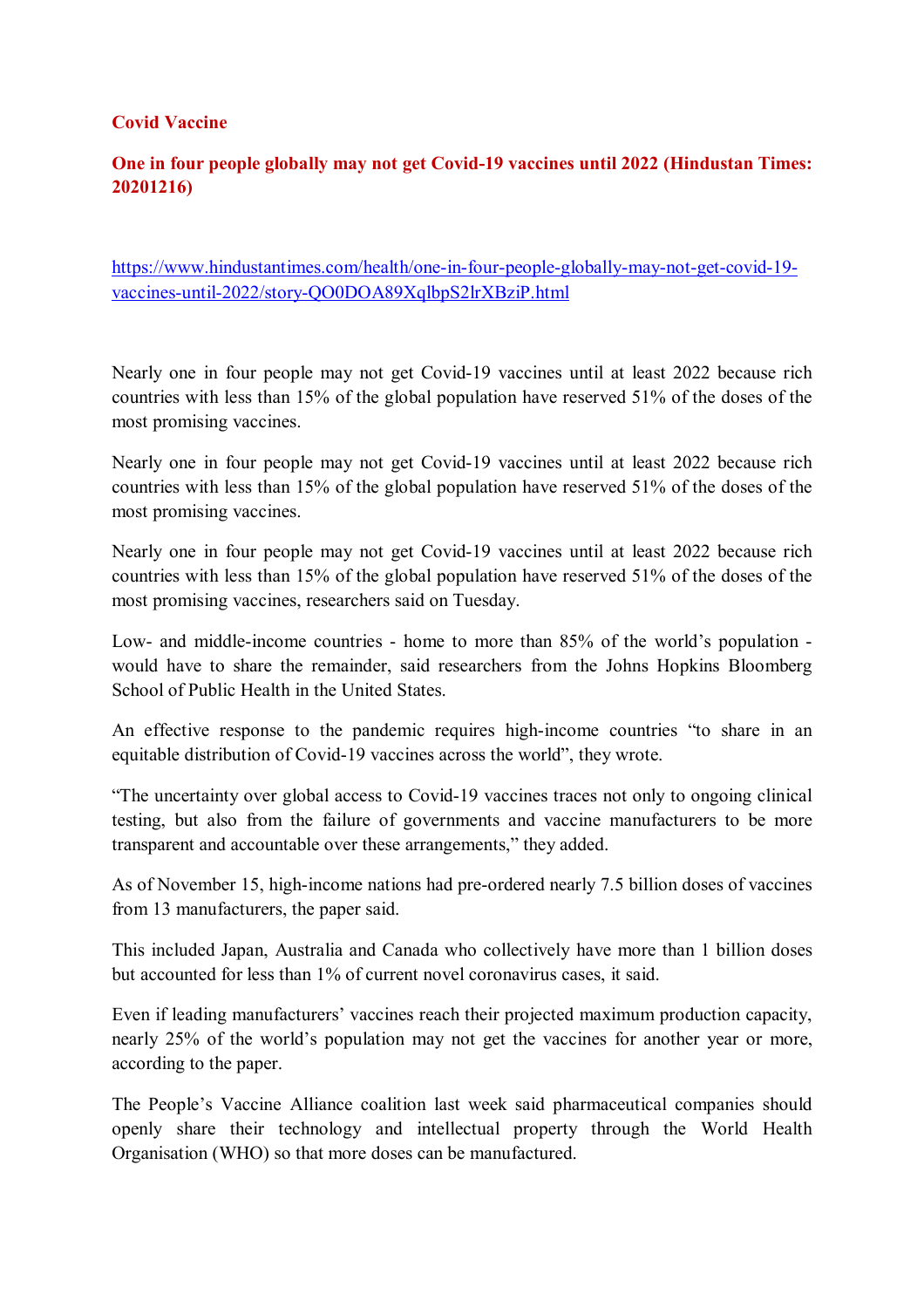The John Hopkins researchers said WHO's COVAX Facility could play a key role in ensuring fairer access to approved vaccines but it has only secured 500 million doses, far below its target of delivering at least 2 billion doses by the end of 2021.

Launched in April, the global pact aims to pool funds from wealthier countries and nonprofits to accelerate the development and manufacture of Covid-19 vaccines and distribute them equitably around the world.

It has so far secured half of the funding it needs and the United States and Russia - key players in vaccine development and manufacture - have not joined, the Johns Hopkins study said.

#### **Diet/ Nutrition**

#### **Eating an avocado daily keeps gut healthy: Study (Hindustan Times: 20201216)**

https://www.hindustantimes.com/health/eating-an-avocado-daily-keeps-gut-healthystudy/story-qJjt5EMs2pW0P4X2bjqurN.html

Consumer and environmental sciences has revealed that including avocado in your daily diet can help improve gut health.

A study at the University of Illinois College of Agriculture, consumer and environmental sciences has revealed that including avocado in your daily diet can help improve gut health.

Avocados are a healthy food that is rich in dietary fibre and monounsaturated fat which impacts the microbes in the gastrointestinal system or 'gut'.

Sharon Thompson, a graduate student in the Division of Nutritional Sciences at U of I and lead author on the paper, published in the Journal of Nutrition said, "We know eating avocados helps you feel full and reduces blood cholesterol concentration, but we did not know how it influences the gut microbes, and the metabolites the microbes produce."

The researchers found that people who ate avocado every day as part of a meal had a greater abundance of gut microbes that break down fibre and produce metabolites that support gut health. They also had greater microbial diversity compared to people who did not receive the avocado meals, says the study.

Thompson told, "Avocado consumption reduced bile acids and increased short-chain fatty acids. These changes correlate with beneficial health outcomes."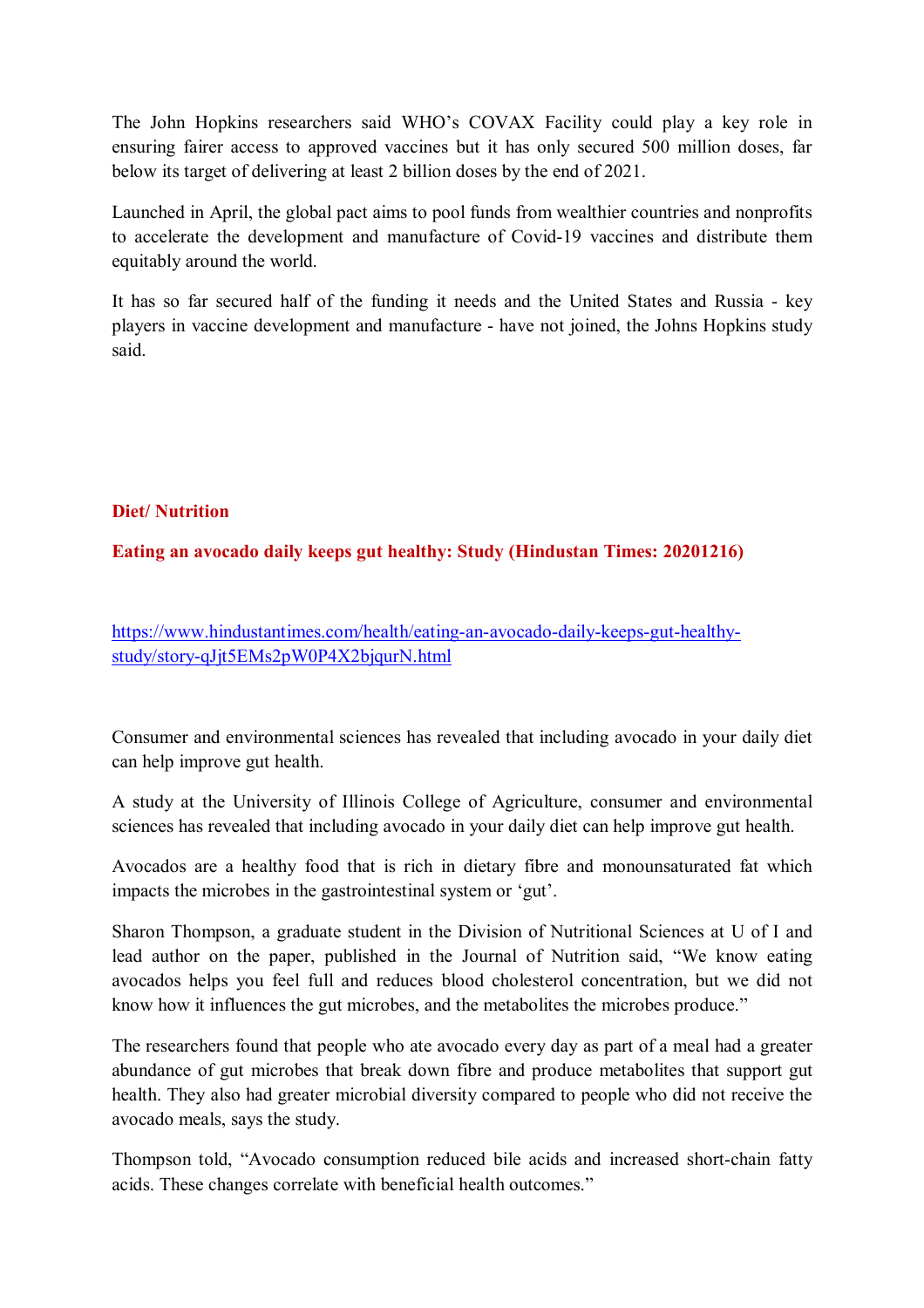The study included 163 adults between 25 and 45 years of age with overweight or obesity defined as a BMI of at least 25 kg/m2 - but otherwise healthy. They received one meal per day to consume as a replacement for either breakfast, lunch, or dinner. One group consumed an avocado with each meal, while the control group consumed a similar meal but without the avocado. The participants provided blood, urine, and faecal samples throughout the 12-week study. They also reported how much of the provided meals they consumed, and every four weeks recorded everything they ate.

While other research on avocado consumption has focused on weight loss, participants in this study were not advised to restrict or change what they ate. Instead, they consumed their normal diets with the exception of replacing one meal per day with the meal the researchers provided.

The purpose of this study was to explore the effects of avocado consumption on the gastrointestinal microbiota. Assistant professor of nutrition in the Department of Food Science and Human Nutrition at U of I and senior author of the study said, "Our goal was to test the hypothesis that the fats and the fibre in avocados positively affect the gut microbiota. We also wanted to explore the relationships between gut microbes and health outcomes."

The researchers found that while the avocado group consumed slightly more calories than the control group, slightly more fat was excreted in their stool.

"Greater fat excretion means the research participants were absorbing less energy from the foods that they were eating. This was likely because of reductions in bile acids, which are molecules our digestion system secretes that allow us to absorb fat. We found that the number of bile acids in stool was lower and the amount of fat in the stool was higher in the avocado group," Holscher explains.

Different types of fats have differential effects on the microbiome. The fats in avocados are monounsaturated, which are heart-healthy fats.

A medium avocado provides around 12 grams of fibre, which goes a long way toward meeting the recommended amount of 28 to 34 grams of fibre per day, says study.

Eating fibre isn't just good for us; it's important for the microbiome, too, Holscher stated. "We can't break down dietary fibres, but certain gut microbes can. When we consume dietary fibre, it's a win-win for gut microbes and for us."

Holscher's research lab specializes in dietary modulation of the microbiome and its connections to health. "Just like we think about heart-healthy meals, we need to also be thinking about gut healthy meals and how to feed the microbiota," she explained.

Avocado being an energy-dense food also, is nutrient-dense, and it contains important micronutrients that Americans don't eat enough of, like potassium and fibre.

"It's just a really nicely packaged fruit that contains nutrients that are important for health. Our work shows we can add benefits to gut health to that list," Holscher added.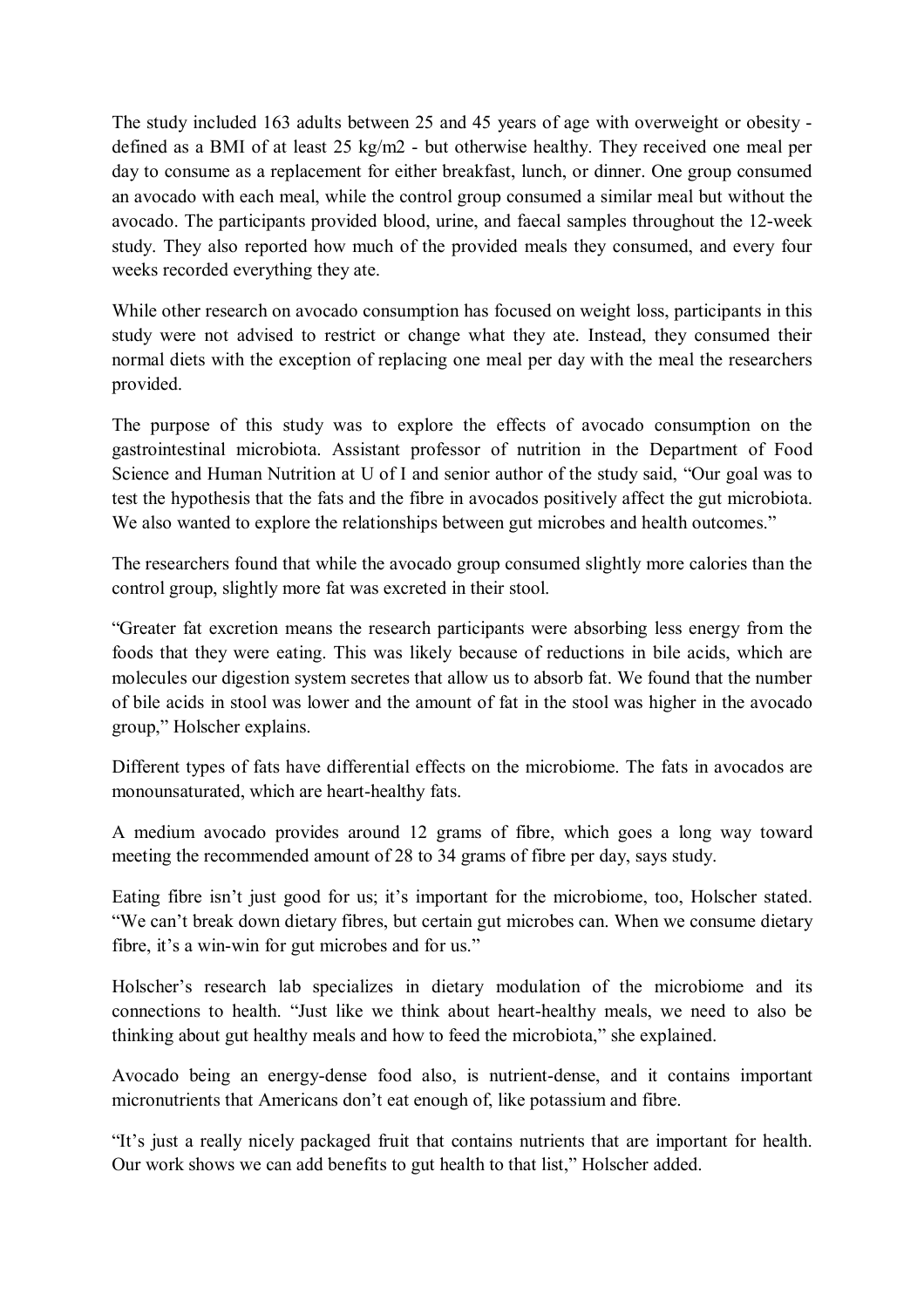#### **High Blood Pressure**

#### **People on dialysis are more prone to high blood pressure (The Indian Express: 20201216)**

https://indianexpress.com/article/lifestyle/health/did-you-know-people-on-dialysis-are-moreprone-to-high-blood-pressure-7103512/

People who are on dialysis need blood pressure medicines to ensure their blood pressure remains under control

The problem of high blood pressure has become more common now than ever before. Typically, blood pressure is a measurement of the force of blood against your artery walls. A person's blood pressure is measured using two numbers: the systolic, in which your heart pumps blood around the body, and the diastolic, when your heart is at rest. In normal conditions, a person's blood pressure should be 130/80 mmHg, explains Dr Neeru P Aggarwal, Director & HOD, Dept of Nephrology and Renal Transplant Medicine, Max Vaishali (NephroPlus Dialysis Unit).

She tells indianexpress.com that people on dialysis are more prone to high blood pressure, also known as hypertension. "There are several patients who are on end-stage renal disease and are maintained on Hemodialysis. These people, too, are at a greater risk of hypertension, and this could be probably because of impaired baroreflex function. Blood pressure and chronic hypertension contribute significantly to the high incidence of cardiovascular disease and the markedly reduced lifespan of Hemodialysis patients."

What causes high blood pressure?

Dr Aggarwal explains that fluid balance and blood pressure go together, and when there is an excess amount of fluid in the body, water is pushed from your blood system into the surrounding tissues. This is observed more in patients with chronic kidney disease and dialysis patients who pass a reduced amount of urine. "Excess fluid can cause high blood pressure as well as swelling in the ankles and legs. Sometimes it can reach up to your lung in which a patient might experience problems while breathing," she says.

#### The solution

People who are on dialysis will need blood pressure medicines to ensure their blood pressure remains under control. This, generally, is taken on days when a patient is not going for dialysis. And since blood pressure medicines work in different ways and sometimes the same medicines cannot be used forever, one should consult their doctor to ensure they are consuming the right medication, the doctor says.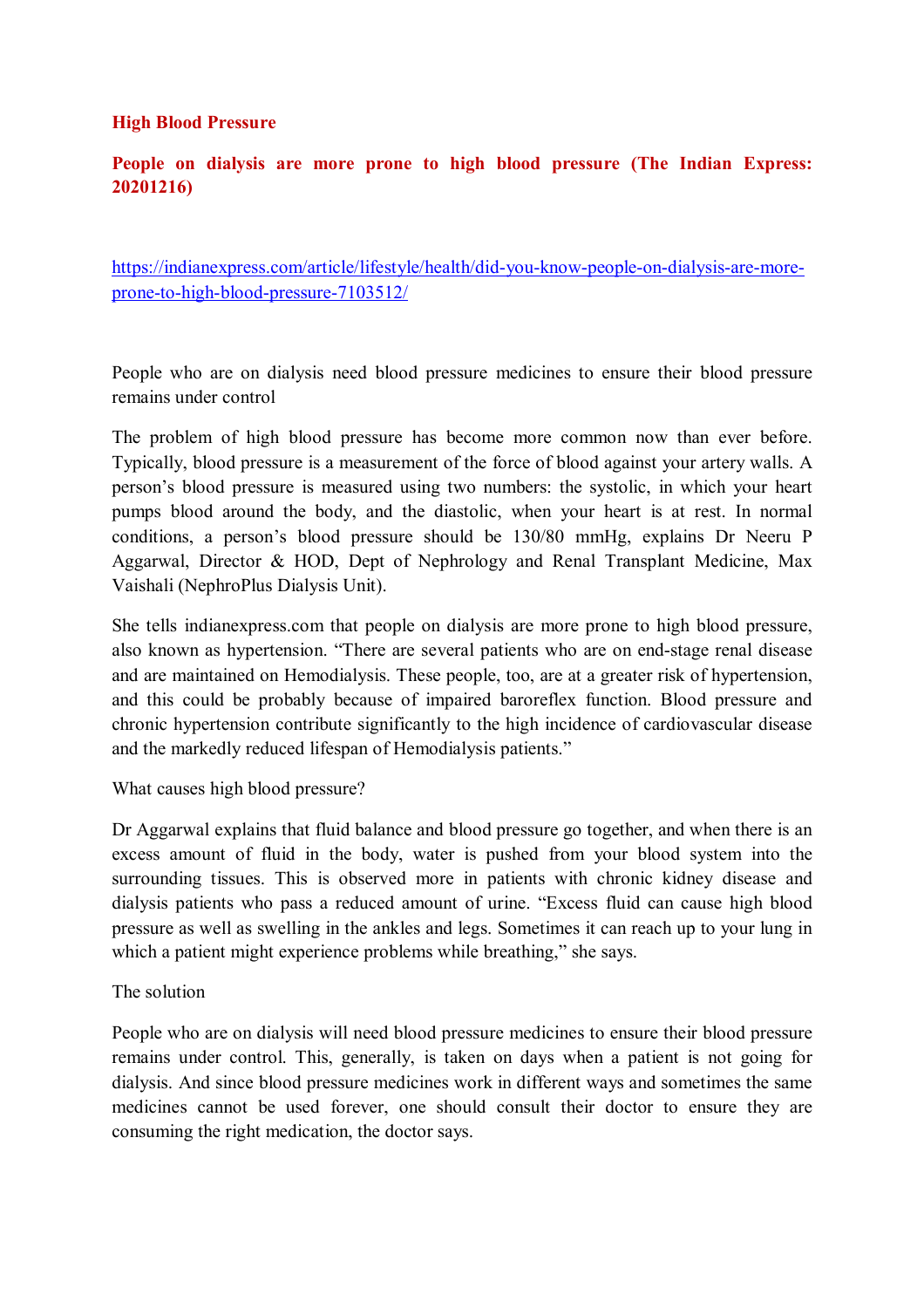"As we are aware, blood pressure is caused by too much fluid in the body, and reducing the dry weight can help a patient on dialysis. In certain cases, some patients may even have to stop blood pressure medication and have normal blood pressure when they reach their true dry weight."

There are many other ways in which one can improve their blood pressure:

- \* Stick to your fluid allowance (how much fluid you can drink in 24 hours).
- \* Reduce salt intake in your diet.

\* Exercise within your capabilities. Any form of physical exercise that is good for a person's overall health and blood pressure.

- \* If you are diabetic, keep your blood glucose under control.
- \* Ensure your medications are taken as prescribed.

#### **Mental Health**

**How to protect mental health (Medical News Today: 20201216)** 

https://www.medicalnewstoday.com/articles/christmas-2020-how-to-protect-mentalhealth#The-take-home

For most people, Christmas will be very different this year. In this article, we provide 5 basic tips to help bolster our mental health during and after the 2020 holiday season.

Christmas is traditionally a time to share food and frolics with our nearest and dearest. For most of us, this is unlikely to be the case this year. With travel restrictions and quarantines in place, we will need to adjust.

Although the pandemic has affected everyone in different ways, there seems to be little doubt that the average mental health of the population in the United States has declined.

At a time when family and friends are normally the closest, this year, they will be farther away. Looking after our mental health in a proactive way is more important than ever as we enter the holiday season.

Stay informed with live updates on the current COVID-19 outbreak and visit our coronavirus hub for more advice on prevention and treatment.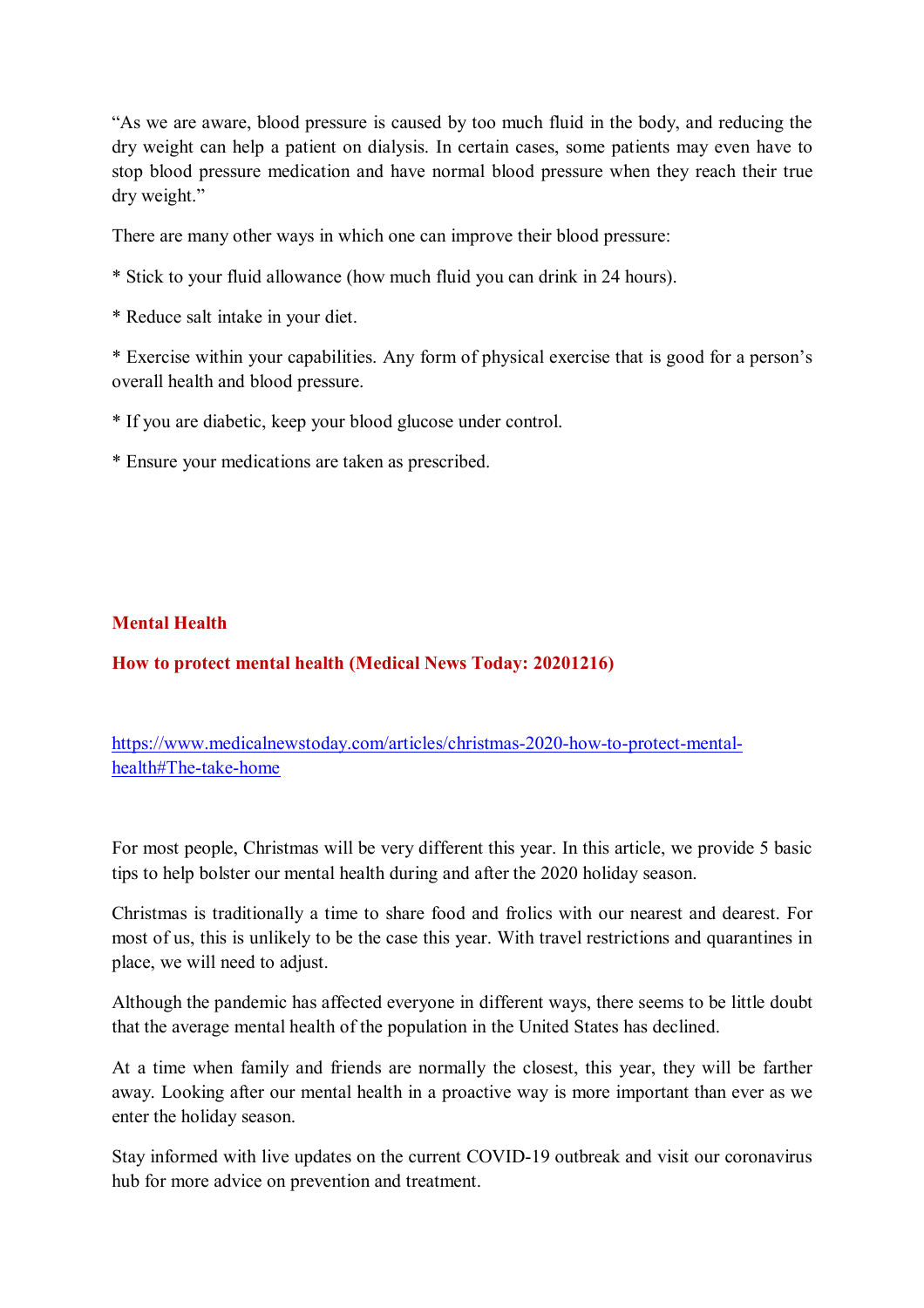In this Special Feature, we will look at ways to fend off the seemingly inevitable blues of a physically distant Christmas. Even without a pandemic to deal with, the holiday season brings stresses and strains, so with the added pressures this year has presented to us, we need to focus.

Right from the get-go, it is important to make it clear that nothing we provide below can fill the void or heal the anxiety that COVID-19 has produced. Perhaps, though, it might nudge the needle in the right direction. Sometimes, small steps, taken together, can produce significant benefits.

Before we dive in, here is something to bring to the forefront of your mind as often as possible over the coming days and weeks:

Each day, scientists are learning more about how SARS-CoV-2 works, and vaccines are being rolled out. Yes, 2020 has been challenging, but, with medical research in our armory, we will defeat COVID-19.

1. Sleep

No article on maintaining mental health would be complete without mentioning sleep. We do not give it the space that it needs in our modern, neon-lit world. We all need to do better.

Losing sleep interferes with our mood. This is intuitive, but it is also backed by research. For instance, one study concludes, "Sleep loss amplifies the negative emotive effects of disruptive events while reducing the positive effect of goal-enhancing events."

In other words, if we do not sleep enough, we are more likely to feel negative when things go wrong, and we are less likely to feel good when they go well.

Similarly, another study found that "individuals become more impulsive and experience less positive affect after a period of short sleep." Once again, reduced sleep duration appears to dampen mood.

At a time when the mood of the nation is at a low ebb, sleeping a little extra might be a relatively simple way to tip the scales in our favor. For advice on getting better sleep, click here.

It is worth noting, though, that the relationship between sleep and mental health is complex and two-way — mental health issues can impact sleep quality, and a lack of sleep can damage mental health.

#### 2. Keep active

As with sleep, any article that aims to boost mental health has to include exercise. As the temperature drops, forcing ourselves outside can become increasingly challenging. Scientists have shown that physical activity can boost mood both in the short and long term.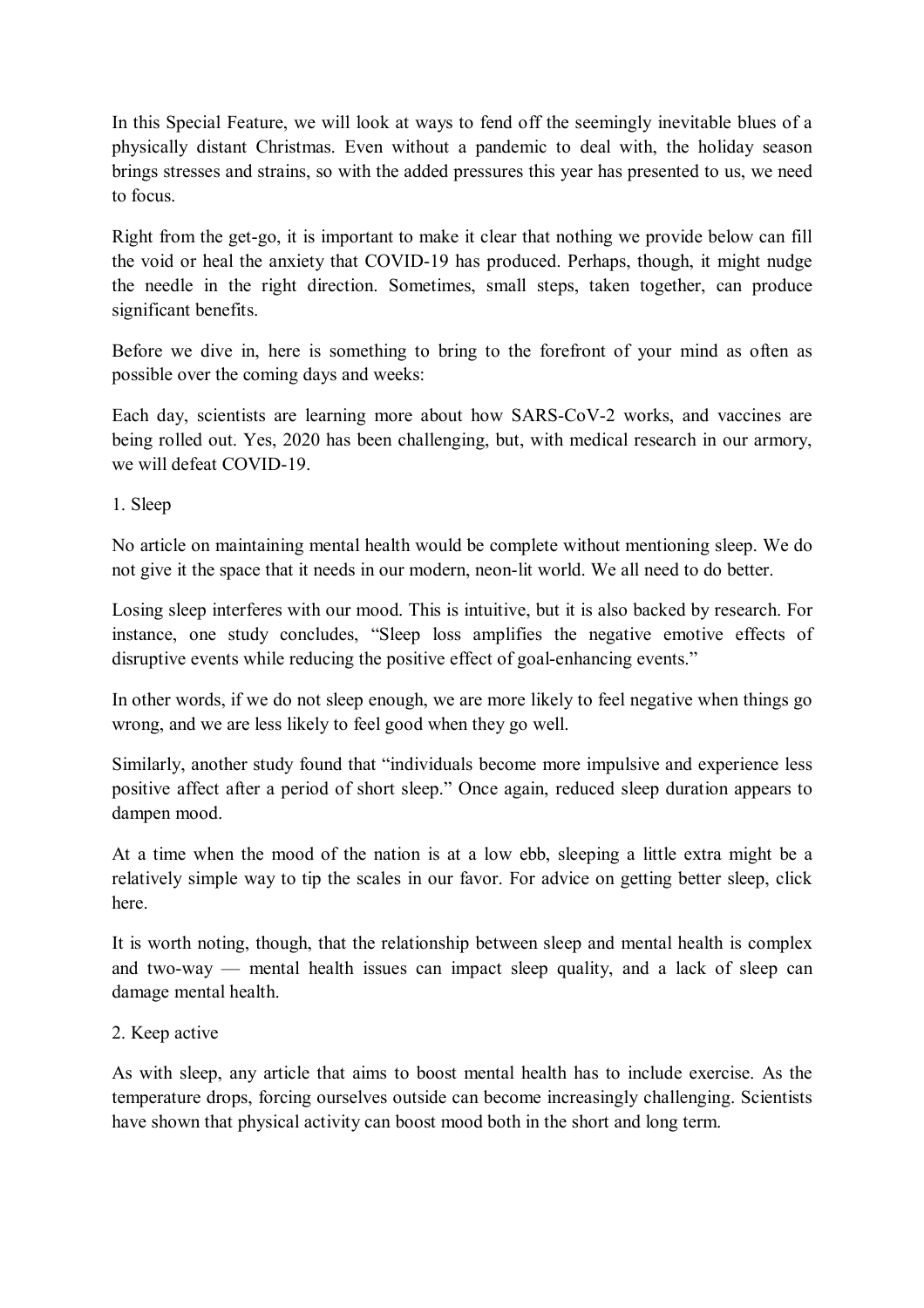A review published in 2019, for instance, found a relationship between cardiorespiratory fitness and the risk of common mental health disorders. Similarly, a 2018 meta-analysis concluded that "[a]vailable evidence supports the notion that physical activity can confer protection against the emergence of depression."

Importantly, we do not need to run a 4-minute mile to gain mental benefits from exercise. A study from 2000 found that short, 10–15-minute walks boosted mood and increased calmness.

So even if it is something simple, such as dancing in your kitchen or walking your dog for a little bit longer, it all counts.

It is true that neither exercise nor sleep can replace a hug from a friend or relative, but if our mood is momentarily boosted or our overall average mood is upped, it might help us manage disappointment better and reframe this difficult year.

#### 3. Addressing loneliness

For many people, loneliness has already been a significant feature of 2020. Reflecting on friends and family during the Christmas period is likely to intensify those feelings of isolation.

To combat this, make an effort to make contact. Whether it is a simple phone call or a video chat, schedule some conversations in. Remember, you are not the only one feeling lonely. If it is safe and permissible in your area, meet up with a friend somewhere outside and take a walk.

Check in with others — emails, texts, and social media can be useful in times like this. Rather than doomscrolling, send a "How are you?" to someone you miss. They likely miss you, too.

Stay occupied. Empty time can move slowly. Find a new podcast, listen to new or old songs, pick up that guitar, start drawing again, learn a new skill, or anything else. An occupied and engaged mind is less likely to dwell on the loneliness.

A recent study found that people who get involved in an enjoyable task and enter a state of flow fared better during lockdowns and quarantines. The authors write:

"Participants who reported greater flow also reported more positive emotion, less severe depressive symptoms, less loneliness, more healthy behaviors, and fewer unhealthy behaviors."

#### 4. Eat and drink well

Christmas is associated in no small part with overindulgence. I don't think it would be fair or reasonable to expect people, in 2020 of all years, to reduce their turkey intake.

With that said, there is growing evidence that what we eat impacts our mood. For instance, a recent review that appears in BMJ concludes: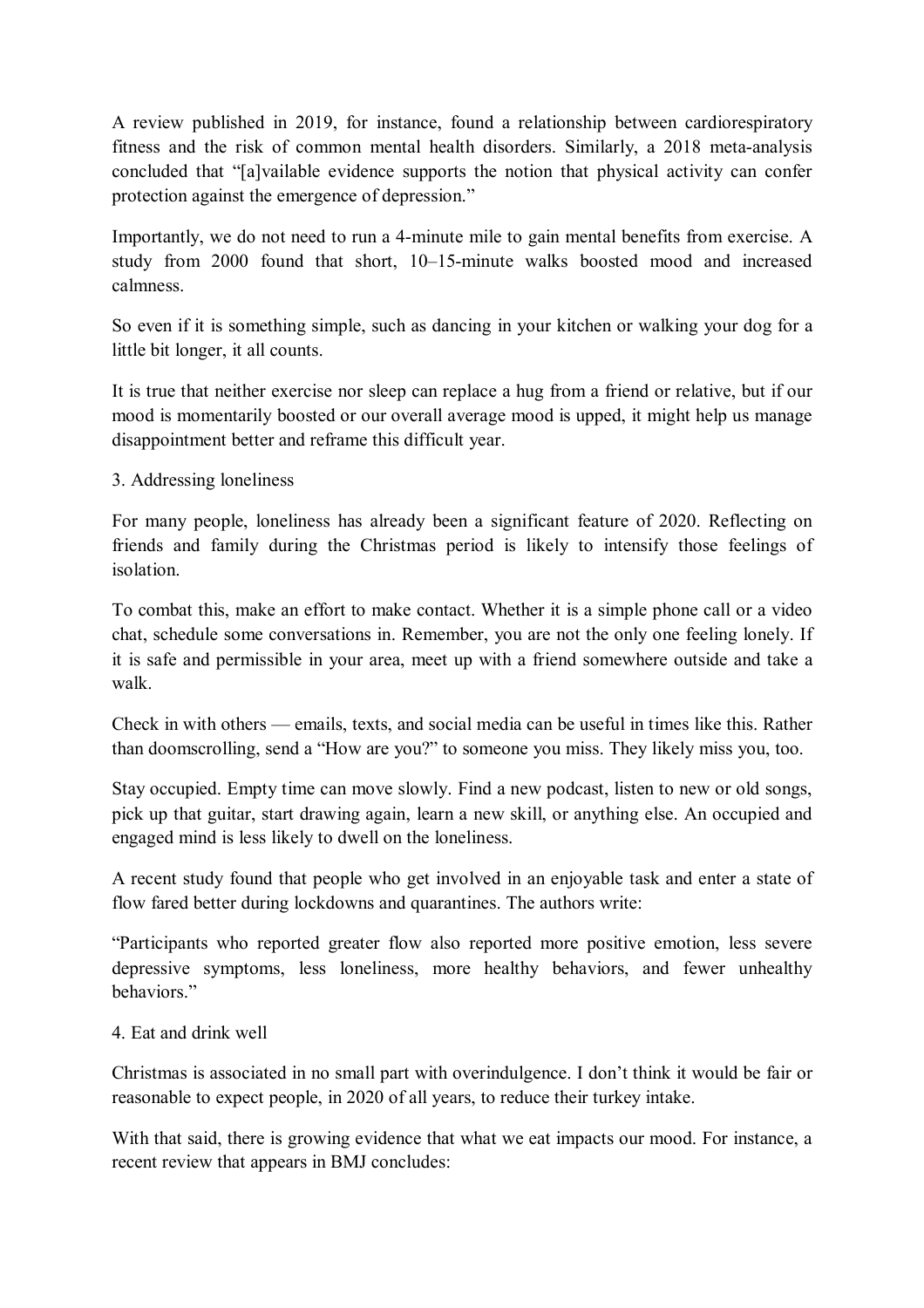"Healthy eating patterns, such as the Mediterranean diet, are associated with better mental health than 'unhealthy' eating patterns, such as the Western diet."

With this in mind, ensuring that we eat well in the lead-up to and the days following Christmas could help us keep a steady mind.

#### 5. Align expectations

Not everyone is on the same page when it comes to the pandemic. Some people might still be shielding, while others might have succumbed to "pandemic fatigue" and be returning to normal prematurely. Others still might use terms such as "scamdemic" and refuse to wear a mask.

Some family members might be pushing for a family meal, like the long distant days of 2019. Others, sensibly, might be visualizing a Zoom-based meal plan.

These differences in position have the potential to cause disappointment and additional stress. It is important to have clear and frank discussions with family members about what they can expect this year.

Remember, with any luck, next Christmas will see a return to some form of normality. Hopefully, we will only have to endure this unusual and uncomfortable Christmas once. If you are not comfortable with someone's proposed plan, say "no." And stick to your guns.

With spikes in case numbers across much of the U.S., the most sensible option is to limit human contact as much as possible.

Although laws, rules, and regulations vary between regions, when it comes down to it, each individual has to make their own decision about how they act within the law. To protect your own mental health, make your own decision and do not allow yourself to be railroaded into doing something that you consider to be too risky.

The safest way to enjoy Christmas this year, unfortunately, is to do it virtually.

The take-home

Individually, the tips outlined above cannot replace the good times we expect from Christmas. However, if we make more of an effort to eat right, sleep right, and move around, the cumulative effect might be enough to enjoy some benefit.

Remember, we are on the home straight. Reach out and talk to friends and family if you are feeling low. The odds are they are feeling low, too. Never be afraid to talk about your emotions. No one is having the holiday season they expected.

As many people struggle during this time, it might be hard to see an end in sight. If you are contemplating self-harm or if you know someone who is, we have a list of excellent resources here. We are in this together, and it will end.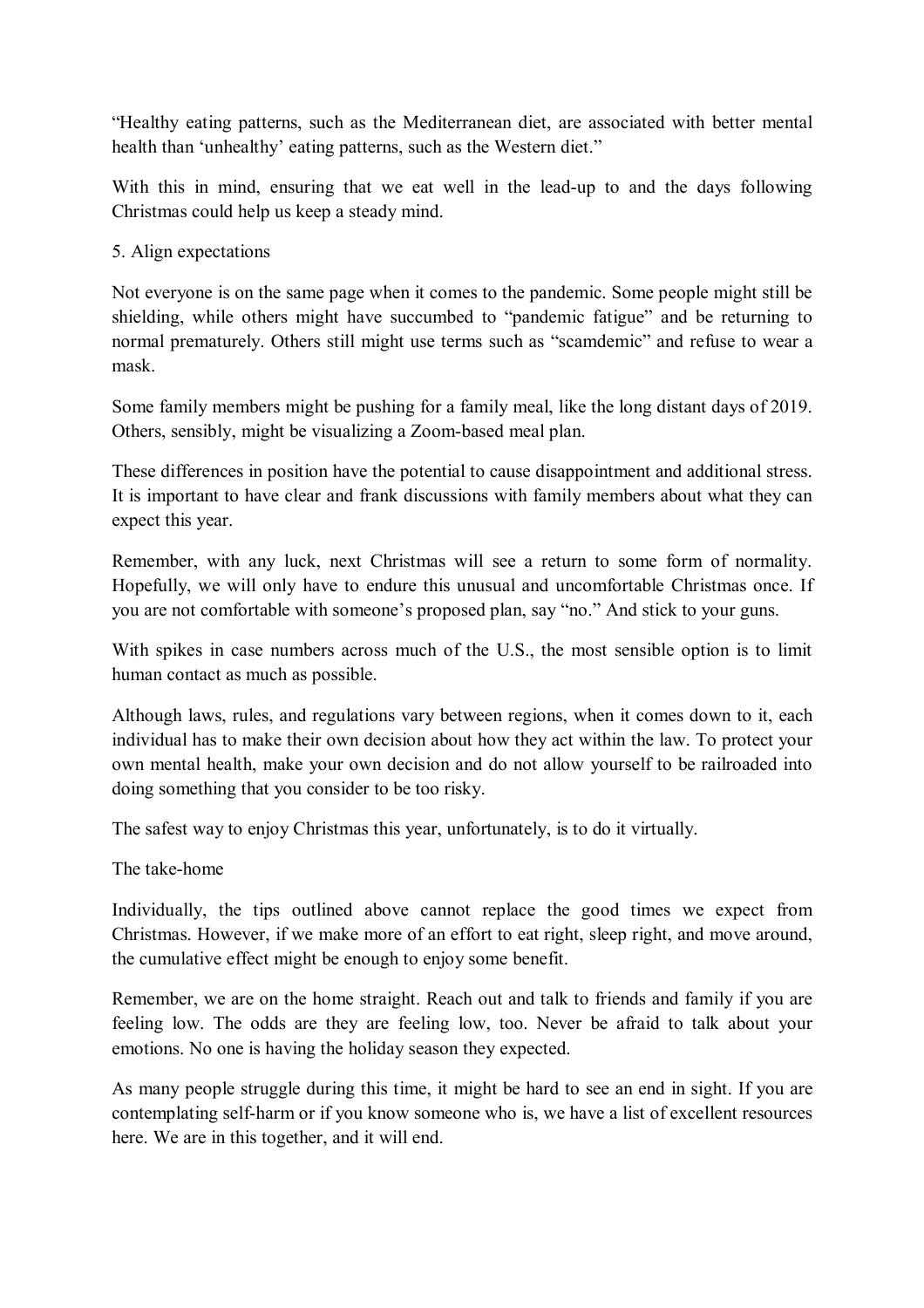#### **Women Health**

#### **The unspoken impact on female well-being (Medical News Today: 20201216)**

https://www.medicalnewstoday.com/articles/long-covid-and-periods-the-unspoken-impacton-female-well-being#Doctors-perspectives

Many people with long COVID — who keep experiencing COVID-19 symptoms months after the disease should have subsided — have been pointing out that it has also affected their menstrual cycles. Medical News Today wanted to find out more.

Over the past few months, an increasing number of people worldwide say that after developing COVID-19, they are experiencing a prolonged state of ill health that people now refer to as long COVID.

People with long COVID often experience symptoms, such as fever, fatigue, or headaches, on and off for months after the initial disease should have subsided.

Existing evidence indicates that COVID-19 symptoms should disappear around 2 weeks after the onset of symptoms.

Stay informed with live updates on the current COVID-19 outbreak and visit our coronavirus hub for more advice on prevention and treatment.

The reasons why so many people continue to experience disruptive symptoms remains unclear. However, researchers and medical doctors are now starting to look into possible mechanisms and the best ways to support individuals with long COVID.

Most recently, on social media and dedicated support groups, many people with long COVID have spoken about how this prolonged state of illness has affected their menstrual cycles, further impacting their quality of life.

Medical News Today spoke to six people with long COVID who have been experiencing disruptive changes to their menstrual cycles to find out more.\*

MNT have also sought the opinions of two medical experts. One is Dr. Linda Fan, assistant professor of Obstetrics, Gynecology and Reproductive Sciences and the section chief of Gynecology and the Director of Gynecologic Quality and Safety at Yale School of Medicine in New Haven, CT.

The other is Dr. Valinda Nwadike, a board-certified obstetrician-gynecologist based in the United States.

Irregular periods, clots, symptom flare-ups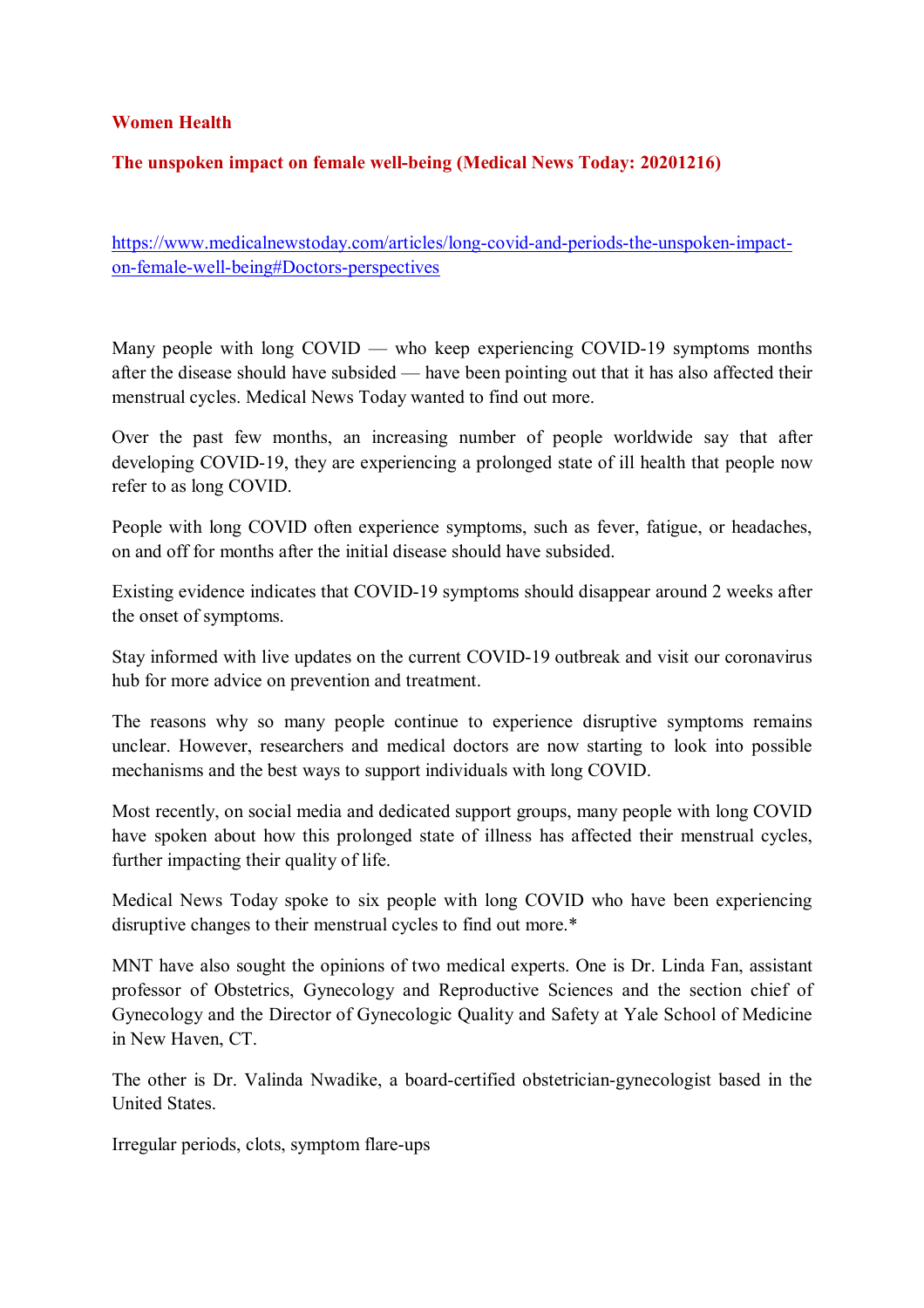Most of the people we spoke to told us that ever since they contracted COVID-19, they have been experiencing irregular periods, unusual clotting of their period blood, or worsened premenstrual syndrome (PMS).

However, while everyone we spoke to had experienced some changes to their menstrual cycle, the form of these disruptions varied.

One contributor, Rose, reported getting irregular periods since she developed COVID-19, months previously.

"I noticed that my menstrual cycles changed immediately when I became ill [with COVID-19]," Rose told MNT.

"Two weeks into my COVID-19 battle, I was supposed to get my period, and nothing came. I figured to myself, 'I must be really sick. It will come next month.' But nothing came the next month, either. Eight months later, and I've only had five periods."

– Rose

Julia, who is in her mid-40s, developed COVID-19 symptoms in March but had no access to a test. She believes she had long COVID, which has interfered with her menstrual cycle.

"In May, I skipped a whole month's cycle of having a period. In June and then July, it returned, but [it was] very erratic, lasting a lot longer and stopping and starting," she explained.

Several people told us that they were worried about an unusual amount of clots in their menstrual discharge or about unusually large clots in the blood.

Bianca, a woman in her late 40s, told us that she only started to experience these changes to her menstrual cycle sometime after the initial illness.

"I didn't notice anything different during the initial onslaught of COVID. It wasn't until 3 months later […] when some symptoms came back that I noticed a change. I noticed an increase in clots — but quite a bit."

Louise had a similar experience. "My cycles," she told us, "have been more irregular — [going from] 24 to 28 days. The first 3 months, I had big clots that were very alarming for me, and I had to take a photo, and I sent it to the [family doctor] who said [that] this is normal"

Yet, she added, "I know for sure it isn't normal [for me]." Louise also noticed an increase in the severity of her long COVID symptoms around the time that she would get her period: "A week before my period I would relapse and [also become] more breathless."

Edith also reported irregular periods and increases in the severity of long COVID symptoms around the time her period is due.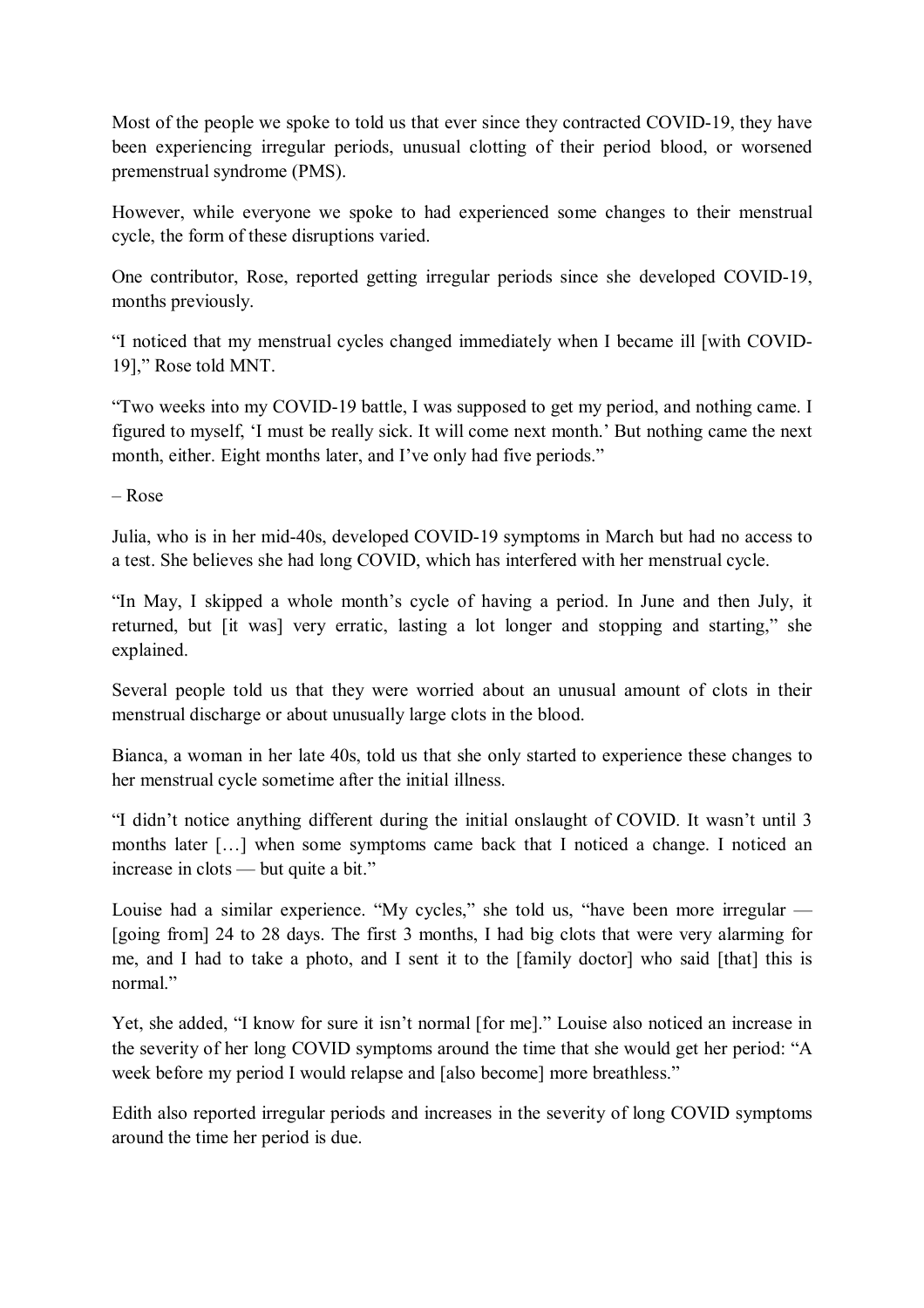"[My periods] have changed in frequency, duration, flow, intensity, and pain level. I also experience COVID symptom flare-ups before my period starts, which is rather confusing because my periods are unpredictable," she told MNT.

"I will experience extreme, debilitating fatigue, horrible muscle aches that completely lock my body down — and only when I get my period do I realize that that's why my body felt that way."

– Edith

Edith also specified that her doctors diagnosed perimenopause in her case. However, she remains unconvinced by this assessment because of the peculiar timing of these changes to her menstrual cycle.

"[M]y perimenopause status has been attributed to the issues I've had with my periods post-COVID, which I don't feel is at all accurate," she explained.

Finally, Jean, who has been taking birth control pills for many years, worries because her periods are returning — even though she continues to take contraceptive medication.

She told us that she associates this change with the fact that she is experiencing long COVID. Like Bianca and Louise, she also started noticing unusual clots in her menstrual discharge.

"I have been taking birth control pills for 10 years. During this period, I [did] not get my periods. At 'worst,' I [used to have] spotting once a year. Since getting ill, I have been consistently getting my monthly periods, getting shorter periods, getting a ton of clots (more than I've gotten in my life combined)."

– Jean

How this has affected quality of life

Most of the contributors told MNT that, alongside other symptoms of long COVID, the changes to their menstrual cycles have affected how they can live their lives.

For instance, Jean explained that: "The reason I started birth control was due to incredibly painful periods and other debilitating PMS symptoms. Now, these are back, though not as bad as prior to taking the birth control. I am already housebound due to other symptoms."

"One other thing is [that] my major issues, [and] emergency [hospital] visits, seem to all coincide with my cycle," she added.

Louise reported that the changes to her period have "affected me mentally because I worried about clots and complications, but I have been OK." However, "[t]he [long COVID] relapses have been mentally draining," she said.

Edith told us about the significant emotional impact of these changes: "I feel like I have PMS all the time. COVID has [also] made me more sensitive emotionally, and I am aware of emotional ups and downs that I'm having now that I didn't have before."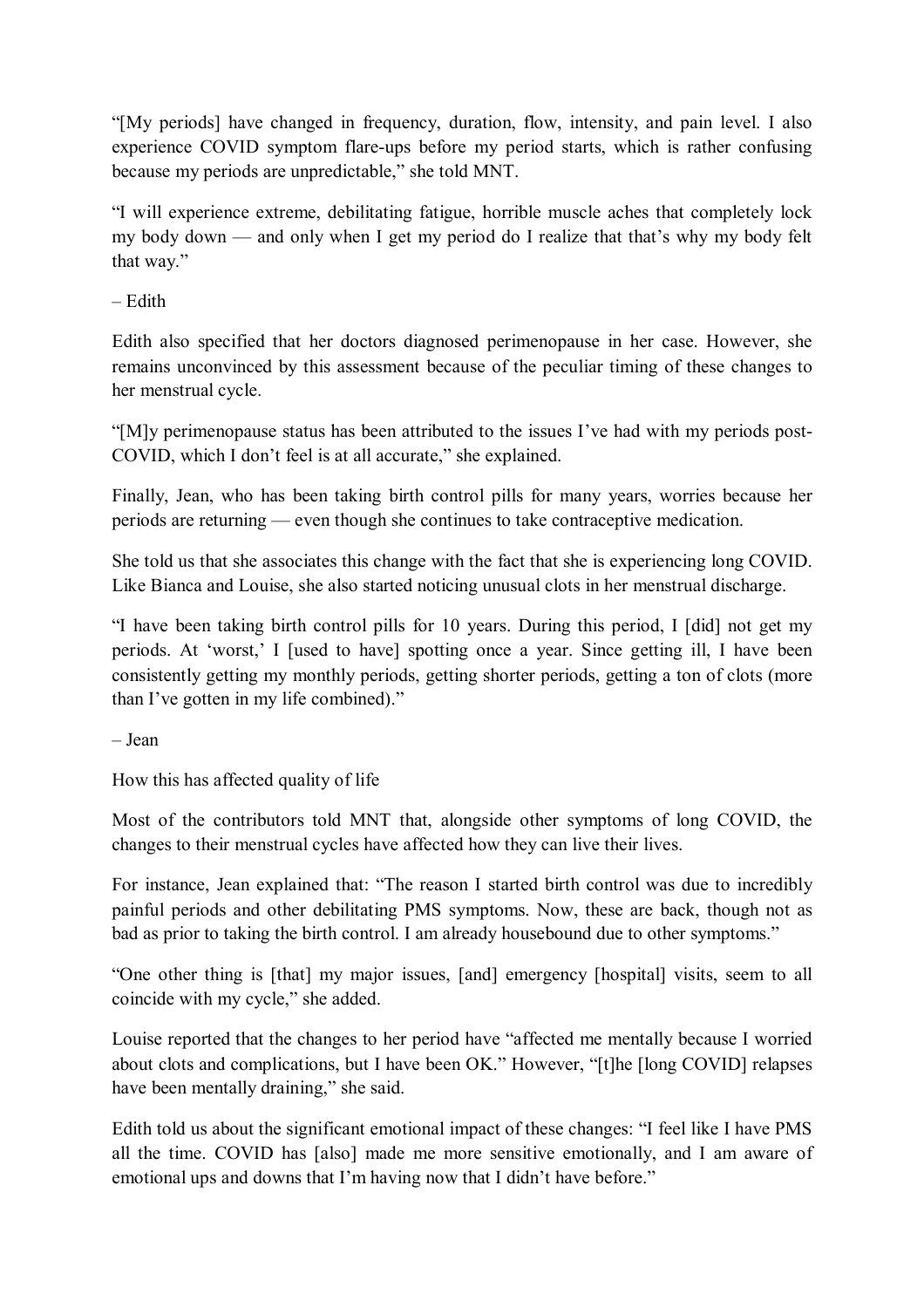Rose experienced a debilitating array of symptoms just before getting her period:

"[In] the days leading up to my period, my eczema would worsen, my breathing would start to get more difficult, my POTS [postural orthostatic tachycardia syndrome] would act up, I would get a migraine with aura, my fingertips would have sharp pains, my joints would start hurting, and my right leg would start tingling."

Julia believes that the blood loss that she associates with her much heavier and unpredictable periods likely contributed to the development of anemia.

"[These changes were] an additional worry at the time, with all the other post-COVID symptoms, as it felt my body was shutting down," she told MNT.

For Bianca, the changes she noticed in her menstrual cycle triggered worries about reported links between COVID-19 and cardiovascular complications.

"It made me pay attention to the advice related to the increased risk of heart attack and stroke for people suffering from post-COVID symptoms," she said. "I started taking a daily low dose aspirin," low doses of which can reportedly help prevent stroke in females.

Lack of medical support an issue

All of the contributors who responded to MNT's queries said they had received little to no support from doctors when they sought help for long COVID symptoms, including disrupted periods.

Jean said that she received few explanations and even less support when she expressed her worries regarding her menstrual cycle.

"With regard to my period, my [gynecologist] just says it's due to the stress that my body is going through due to this illness, while all other healthcare professionals do not care, since having periods is normal (they don't put it into a context that I haven't had periods for the past 10 years)."

– Jean

Bianca said she was much less successful in receiving expert care. "I have seen my doctor, but not just [about] the period change, but for overall post-COVID help, and [they were] unable to help me. [Her doctor] immediately dismissed any COVID relationship [regarding the impact on menstruation]," she told us.

This dismissal led Bianca to worry about other possible reasons for the changes, such as breast cancer. She underwent a costly mammogram, which revealed she was cancer-free.

According to Bianca, her doctor rejected her worries about COVID-19 because she had been unable to take a test to confirm infection with SARS-CoV-2, the virus that causes this disease.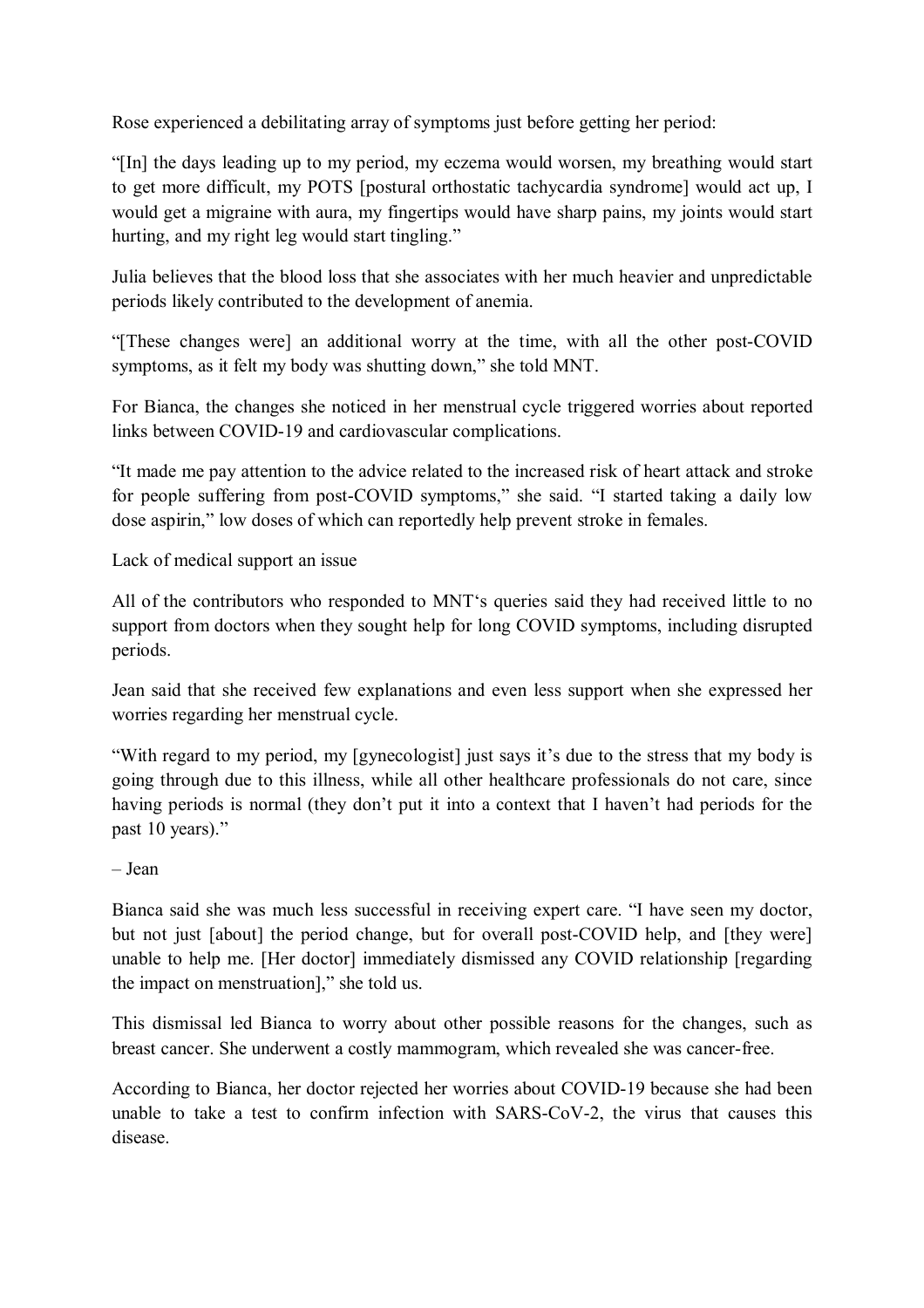"I had COVID-19 in April, and [my doctor's] own hospital said I did not qualify for COVID testing then because I had not been out of the country or near anyone who had been. And then they said I had symptoms consistent with COVID-19 and had [to isolate] for 2 weeks," she recounted.

Because of the resistance she encountered from healthcare practitioners, Bianca told MNT that she is doing her own research into long COVID and self-medicating, which, she admits, can be dangerous.

"It was frustrating, and then my doctor is questioning if I even had [COVID-19]. Walking her through to helping me with post-COVID symptoms seemed impossible, so I literally gave up and feel alone in trying to read everything I can to help myself. It's dangerous because I have hypertension, and I have no idea how much [of] whatever I take is going to conflict with my meds or pressure."

– Bianca

"I understand that doctors and everyone are just learning about [COVID], but when you are dealing with it for months and months, and you experience what I did, you feel as if they are gaslighting you — as if they want to put you in a box that they are more comfortable dealing with because they don't want to admit they don't know," she told MNT.

Her symptoms, as well as the process of seeking and not receiving appropriate health support, have taken their toll on Bianca: "There is trauma related to this, and I would rather get a referral to a doctor who is willing to admit what they don't know [how to help]."

Like Louise, others confessed that they do not have enough confidence in the health system even to attempt to seek support for their disrupted periods or other symptoms of long COVID.

"I didn't dare to discuss more [of] my issues with [my family doctor] as they always dismiss [them]," she told us.

A few have been luckier in their pursuit of specialist care. Rose told MNT that she was "able to receive some care after a fair amount of trial and error."

Rose also explained that because she had not tested positive for COVID-19, she came across a lot of resistance from doctors, which, like Bianca, she described as gaslighting.

"I have finally found a team of doctors who believe me," she told us, "but we're still all learning about how long COVID affects the body. For my menstrual cycles, I recently found an endocrinologist I like who is monitoring my progress and contemplating testing my estrogen levels as a next step."

A stringent need for resources

Almost none of the contributors who were in touch with MNT had access to any specialized resources through their healthcare providers.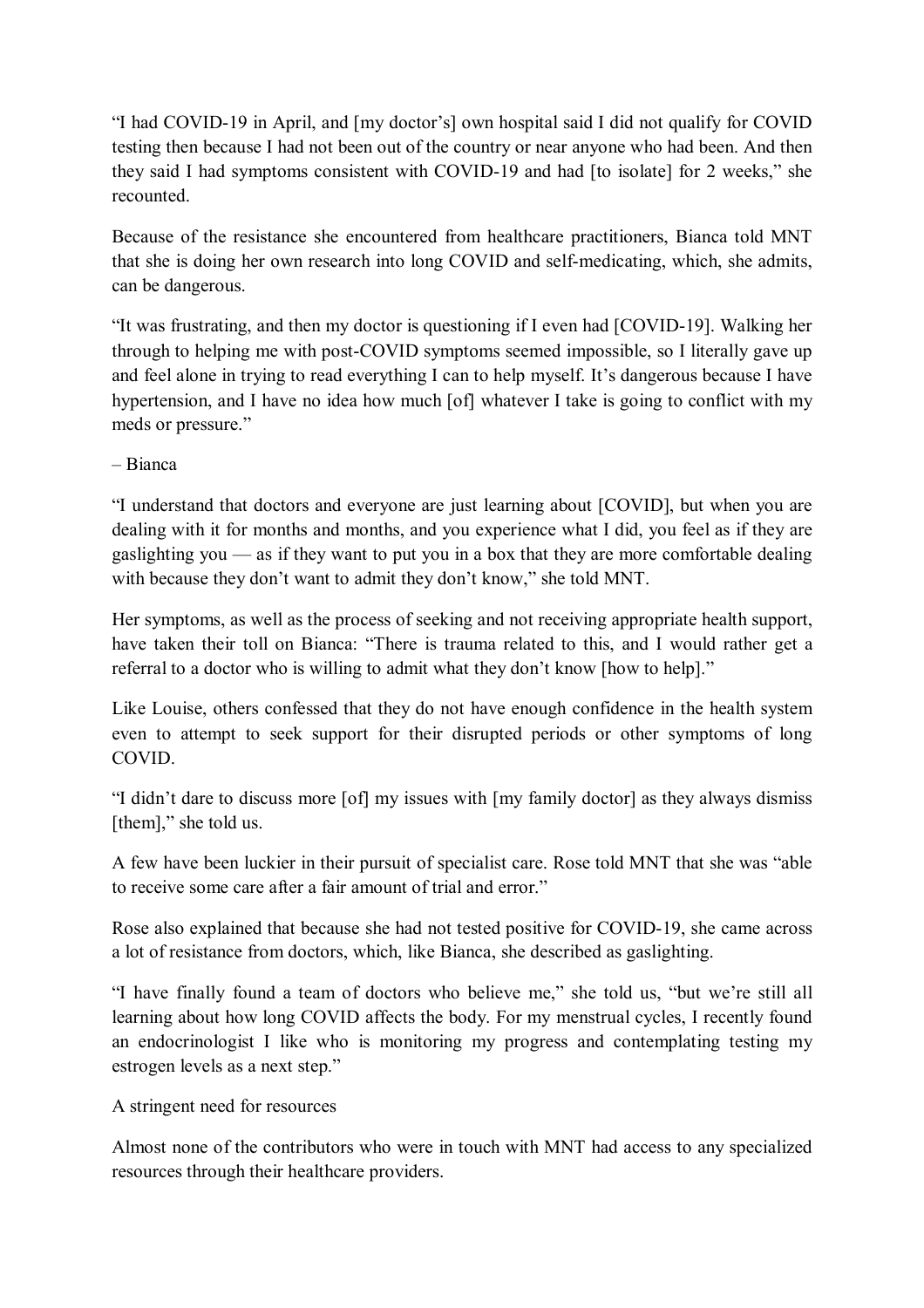They confessed to navigating long COVID on their own, with informal support from dedicated online groups set up by people in similar situations, such as the Body Politic support group.

Some of them have been researching treatments and coping strategies online, turning to Reddit forums and YouTube videos discussing potentially helpful medication for people with long COVID.

Jean told MNT that she wishes there was more interest from researchers and medical professionals concerning long COVID, in general, but also specifically concerning menstrual cycles:

"In general, medical […] advice is lacking for the entire COVID illness, [and more so] with regard to periods. I've been told [that it is due to] 'stress and anxiety' by the majority of doctors for every symptom. I've worked in the medical device field in women's health, so I'm very aware of these issues — the gender bias is ingrained in medicine, and add [COVID] to that… I've been through lots of stress in certain periods of my life and have never had any of these symptoms."

Rose wished that there were more ways of finding out whether a person has had COVID-19 besides antibody tests — blood tests that show if a person has recently had a SARS-CoV-2 infection by screening for the presence of antibodies generated in reaction to this virus.

"[N]ot everyone who tests positive for the nasal swab ends up testing positive for antibodies. If I had a way to show doctors I definitely fought [COVID-19], I wouldn't be dismissed, told I have anxiety, etc., as much as I am now," she told us.

"I regret not going to the hospital when I became ill and getting a PCR test [a test that detects the presence of a virus in the system] because currently, I'm lost in the system with nobody fighting for me but myself," she added.

A common thread for most of the people who spoke to MNT about their experiences was that they wished they had access to more specialized resources and expert care.

"I wish I had access to doctors who specialize in post-SARS and long-term illness. I wish my doctor got it and was a source of understanding and was willing to learn about this with me instead of trying to gaslight me into her comfort zone. I wish there was more research and understanding for those of us the health system wouldn't let test for COVID but who are holding the lack of a positive test as a barrier. I wish they would remember us when the COVID vaccine is available."

– Bianca

Bianca, Edith, and Julia all expressed a wish that their doctors would believe them and that they could access expert knowledge about the long-term impact of COVID-19.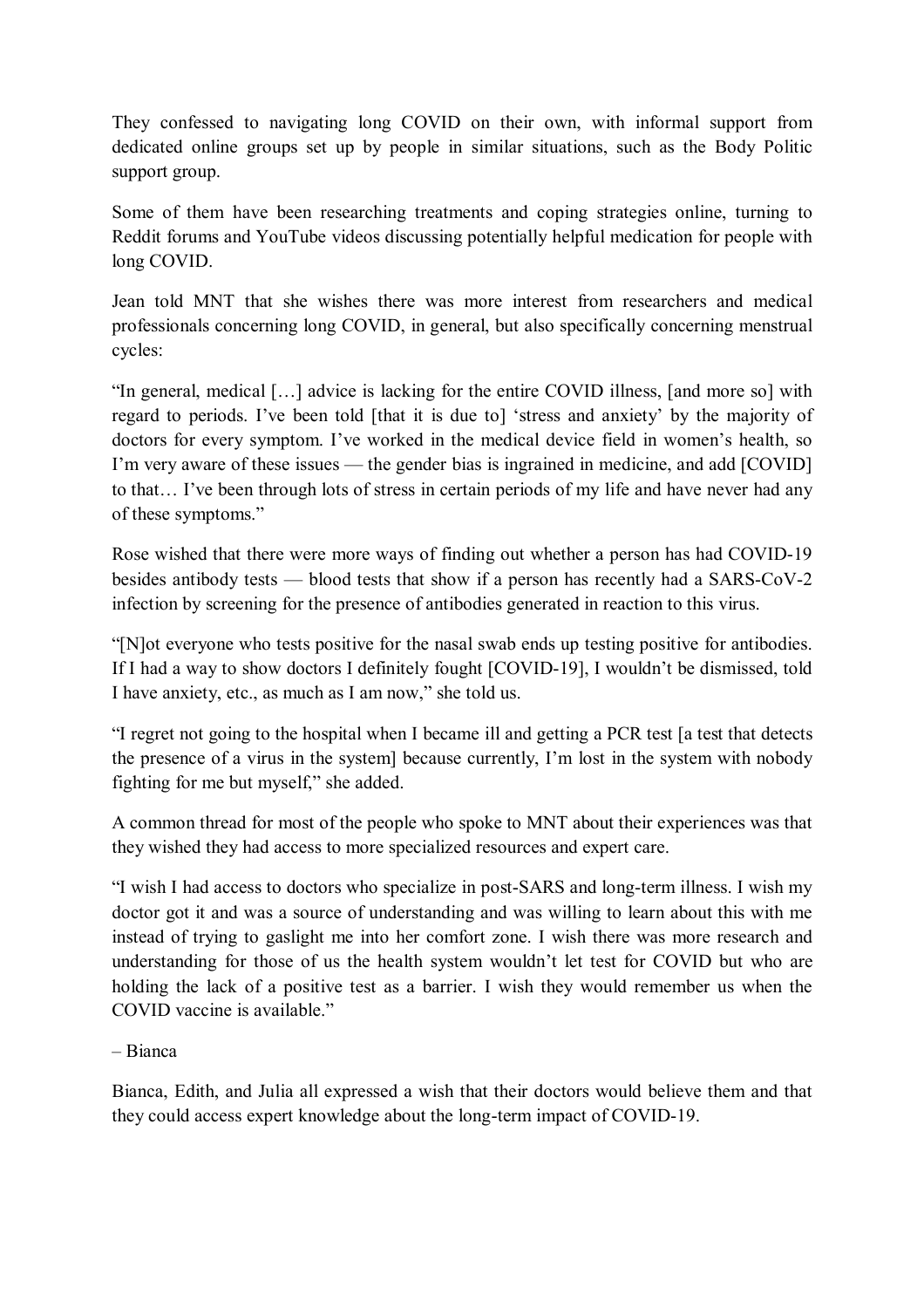For instance, Edith told us that "[a]ccess to doctors and or women's health experts about their research or insights about menstruation and COVID-19" would have been most helpful for her.

Doctors' perspectives

It remains unclear why menstrual cycles might be affected during and after COVID-19.

However, based on their experiences of how viral infections can unexpectedly impact periods, our medical experts have offered some possible explanations.

Dr. Fan emphasized that: "Stress itself is well-known to cause menstrual irregularities by disrupting the hypothalamic-pituitary-ovarian axis (essentially the hormonal system that the brain uses to speak to the ovaries)."

"We see this in [people who] experience other chronic diseases, life-stressors, anxiety and or PTSD [post-traumatic stress disorder]," she added.

Dr. Fan hypothesized that the new coronavirus could affect female reproductive organs.

"The published information on the effects of SARS-CoV-2 is fairly sparse. However, there is some biologic plausibility that the virus could attack ovarian function directly based on some of the effects of the virus on other organs," she told MNT.

"[S]mall studies out of China this year have revealed that 25% of people with COVID have menstrual changes. These appear to return to baseline after the person recovers, and there is nothing to indicate changes in fertility," Dr. Fan went on to say.

According to one study published in Reproductive BioMedicine Online in September, of 177 individuals with COVID-19 with menstrual records, 45 (25%) reported changes in the volume of menstrual blood, and 50 (28%) saw various changes to their menstrual cycles, such as lighter bleeding or longer-lasting periods.

The study participants were part of a cohort of people with COVID-19 who had received care at Tongji Hospital in Shanghai, China.

Dr. Nwadike told MNT that, based on anecdotal evidence, changes to the menstrual cycle might depend "on the length and severity of illness" in people who have had COVID-19.

"Some patients experience heavier cycles, and others have lighter volume. Comorbidities [coexisting conditions] affect the cycle volume as well. But what has been consistent is a return to normal cycles as their COVID symptoms improve. This is probably related to ovarian hormone suppression."

– Dr. Valinda Nwadike

Dr. Fan wanted to reassure us that "[w]hile it can be disconcerting, one or two delayed or changed periods should not cause too much anxiety in the setting of COVID-19 infection."